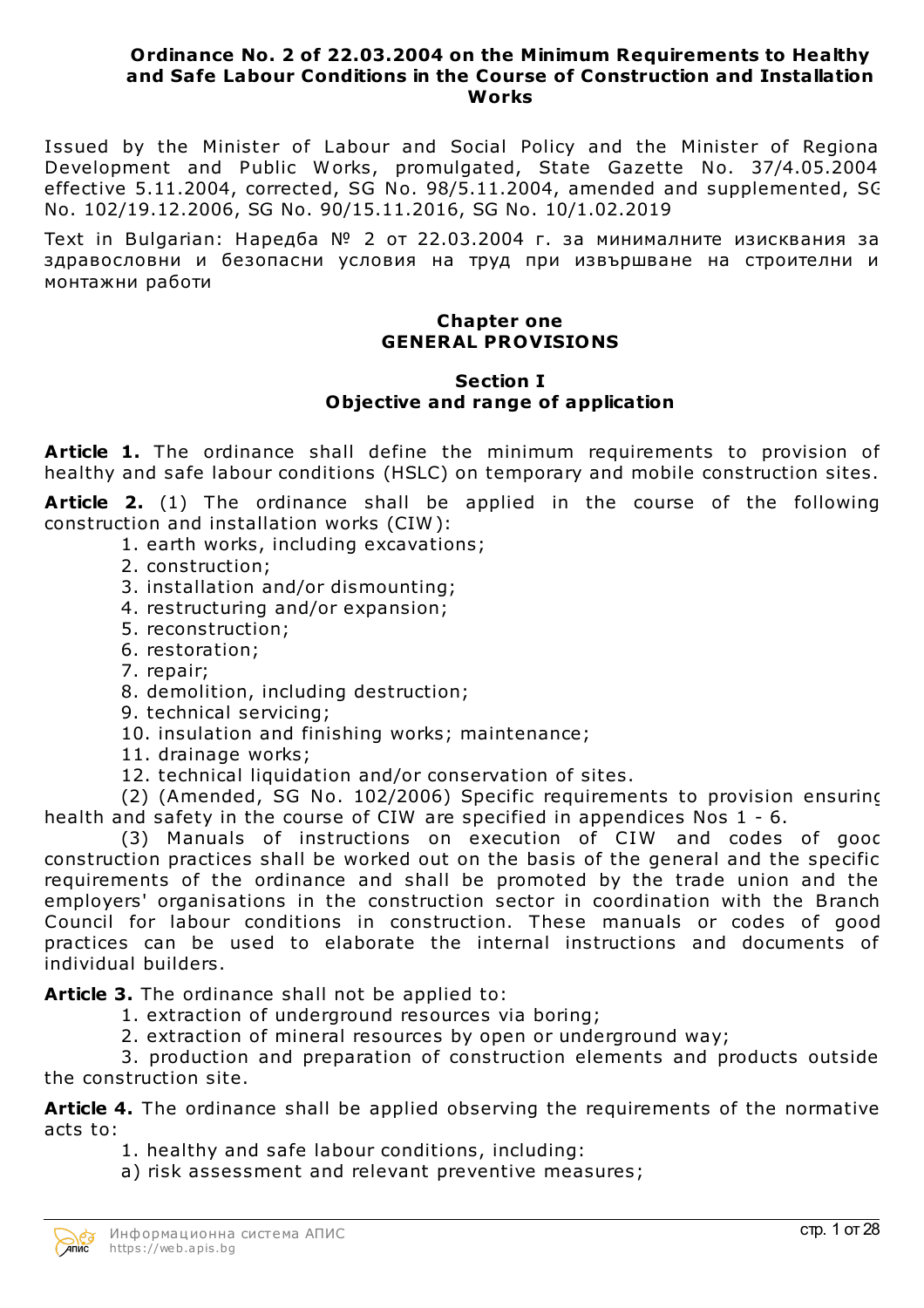- b) working place and working equipment;
- c) consulting and informing the staff at work;
- d) personal protective equipment;
- e) instructing;
- f) exposure to chemical, physical and biological agents;
- g) physiological norms and rules for manual work with weights;
- h) sanitary hygiene norms and requirements;
- i) signs and signals;
- 2. design and building of structures, including:
- a) scope and content of the investment designs;
- b) compiling of acts and records in the course of construction;
- c) licensing of the consultants;
- d) rules concerning execution and approval of CIW ;
- 3. fire and accident safety;
- 4. electric safety;
- 5. organisation of traffic and road signalization;
- 6. safe exploitation of the facilities posing high risk;
- 7. execution of explosion and fire works;
- 8. protection of environment.

# **Section II**

## **Rights and obligations of the participants in the construction process. Plan and instructions for health and safety. Information boards**

**Article 5.** (1) (Amended, SG No. 102/2006) The assignor or the person, authorized by him, shall appoint coordinators of health and safety:

1. (amended, SG No. 10/2019) for the stage of the design – when the design is assigned to more than one designer, including where the designer of the investment project is different from the designer of the plan referred to in Article 156b, paragraph 1, item 2 of the Spatial Development Act;

2. for the stage of implementation of the construction project - when he assigns implementation of the construction contract to more than one builder or to a contractor, employing subcontractor (s).

(2) The coordinators under paragraph 1 must be legally competent persons of qualification, professional experience and technical competence in the field of design, construction and safe and healthy execution of CIW, proven respectively with a diploma, licenses, certificates, etc.

(3) The functions of a coordinator of health and safety shall be performed:

- 1. (amended, SG No.  $10/2019$ ) for the stage of the design also by:
- a) consultant (for constructions projects of all categories);

b) person of full designer legal competence (for constructions projects from Category 1 to Category 4);

2. for the stage of execution of the construction works also by:

- a) consultant (for constructions projects of all categories);
- b) technical manager (for constructions projects of Category 5).

**Article 6.** The assignor or the person, authorized by him shall not be released from responsibility with regard to ensuring of HSLC regardless from the fact that in the process of contracting one or more coordinators for fulfilment of the tasks under Articles 7 and 11 are appointed.

Article 7. (Amended, SG No. 10/2019). The health and safety coordinator for the stage of the design shall:

1. (amended, SG No. 10/2019) coordinate the work of the designers to meet the requirements of the normative acts in the field of NSLC at the various stages of

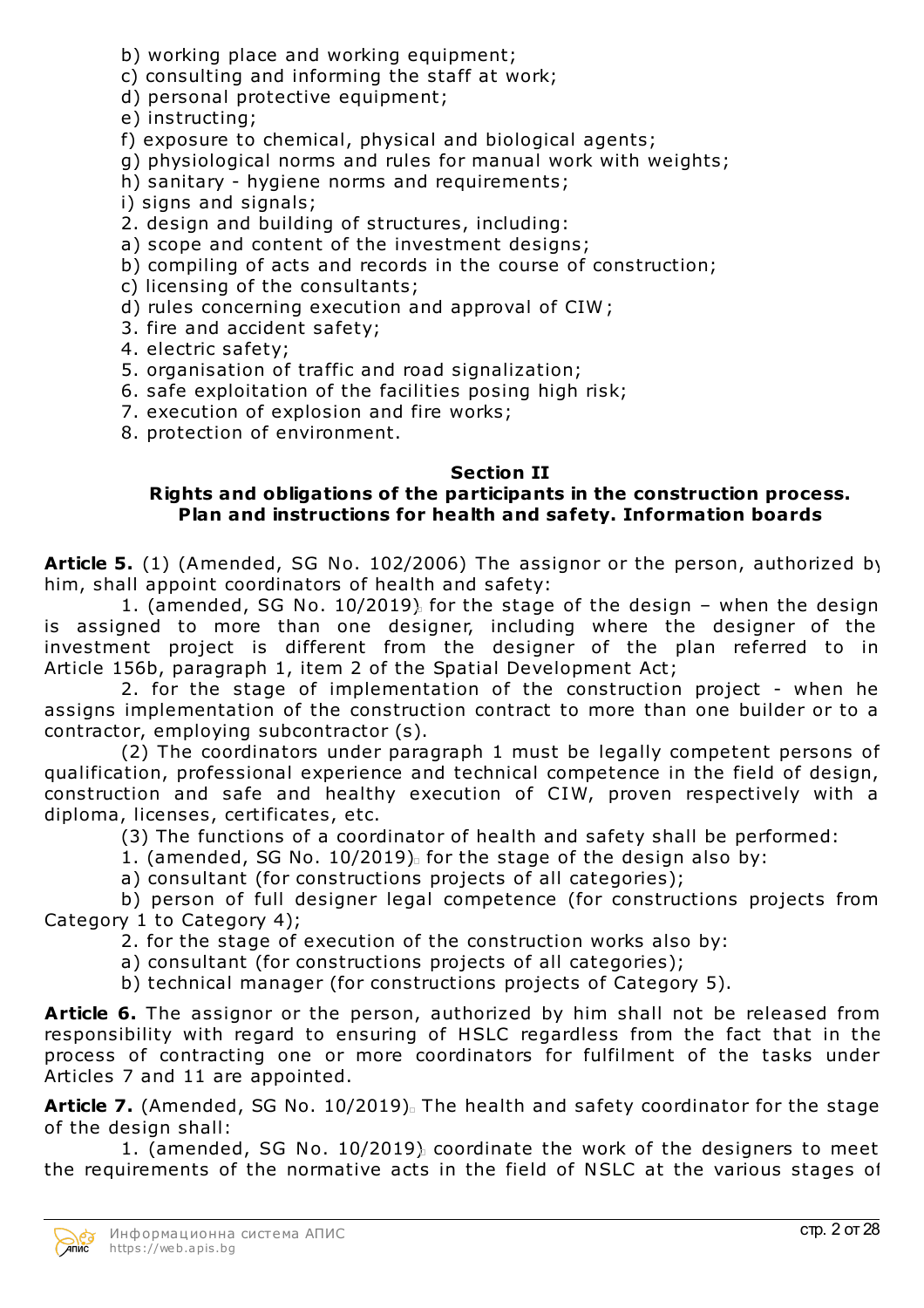design at:

a) development of the architectural, the structural, the technological and/or the organisational part of the design in order to define the stages and the types of CIW to be implemented simultaneously, or subsequently;

b) assessment of the necessary duration for implementing of the stages and the types of CIW taking into consideration, when necessary, the requirements of the normative acts, as well as of the health and safety plan and of the information, prepared respectively according to Articles 9 and 10 and Article 7, item 3 and updated according to Article 11, item 3;

2. develop a health and safety plan when this task is not assigned to the designer;

3. prepare and submit to the assignor information, accounting for the specifics of the construction project, containing data about safety and protection of health of the workers and to be taken into account in the course of possible follow-up works.

**Article 8.** The assignor or the person, authorised by him shall observe the basic principles for preventive safety and preservation of health according to the Health and Safety at Work Act (HSW A) in the course of planning, designing and production of the investment design, including the activities under Article 7, item 1, items a) and b).

**Article 9.** (1) (Amended, SG No. 10/2019) The assignor or the person, authorised by him shall assign to the designer or to the health and safety coordinator for the stage of the design the working out of the plan for health and safety and present it to the builder (contractor) before the launch of the construction site.

(2) (Supplemented, SG No. 90/2016, amended, SG No. 10/2019) The plan refered to in paragraph 1 shall be developed in the following cases:

1. when CIW are related to specific risks for the safety and the health of the workers when performing:

a) works, in the course of which the workers are exposed to risks of being buried by sliding earth masses, of sinking in water or of falling from height; these risks are increased depending on the type of the activities, the employed technologies or the ambient environment at the working place, respectively at the construction site;

b) works, at which the workers are exposed to the impact of chemical, physical or biological agents, representing risk for the safety or the health of the workers, or requiring prophylactic examinations according to the legislation, active in the country;

c) works in an environment of ionising radiation;

- d) works close to electric power lines with voltage over 1 kV;
- e) works, at which there is danger of drowning;
- f) underground works, construction of wells or tunnels;
- g) works employing diving apparatuses;
- h) works in chambers with air under pressure;
- i) works, at which explosives are used;

j) works, requiring mounting or dismounting of heavy or voluminous ready made construction elements;

k) (amended, SG No. 10/2019) other works – at the discretion of the health and safety coordinator for the stage of the design and/or of the health and safety coordinator for the stage of execution of the construction works;

2. in the event of production activities at or in immediate proximity to the construction site;

3. under the provisions of Article 12, paragraph 1, items 1 and 2.

**Article 10.** (1) (Previous text of Article 10, SG No. 90/2016) The health and safety plan shall contain:

1. organisational plan;

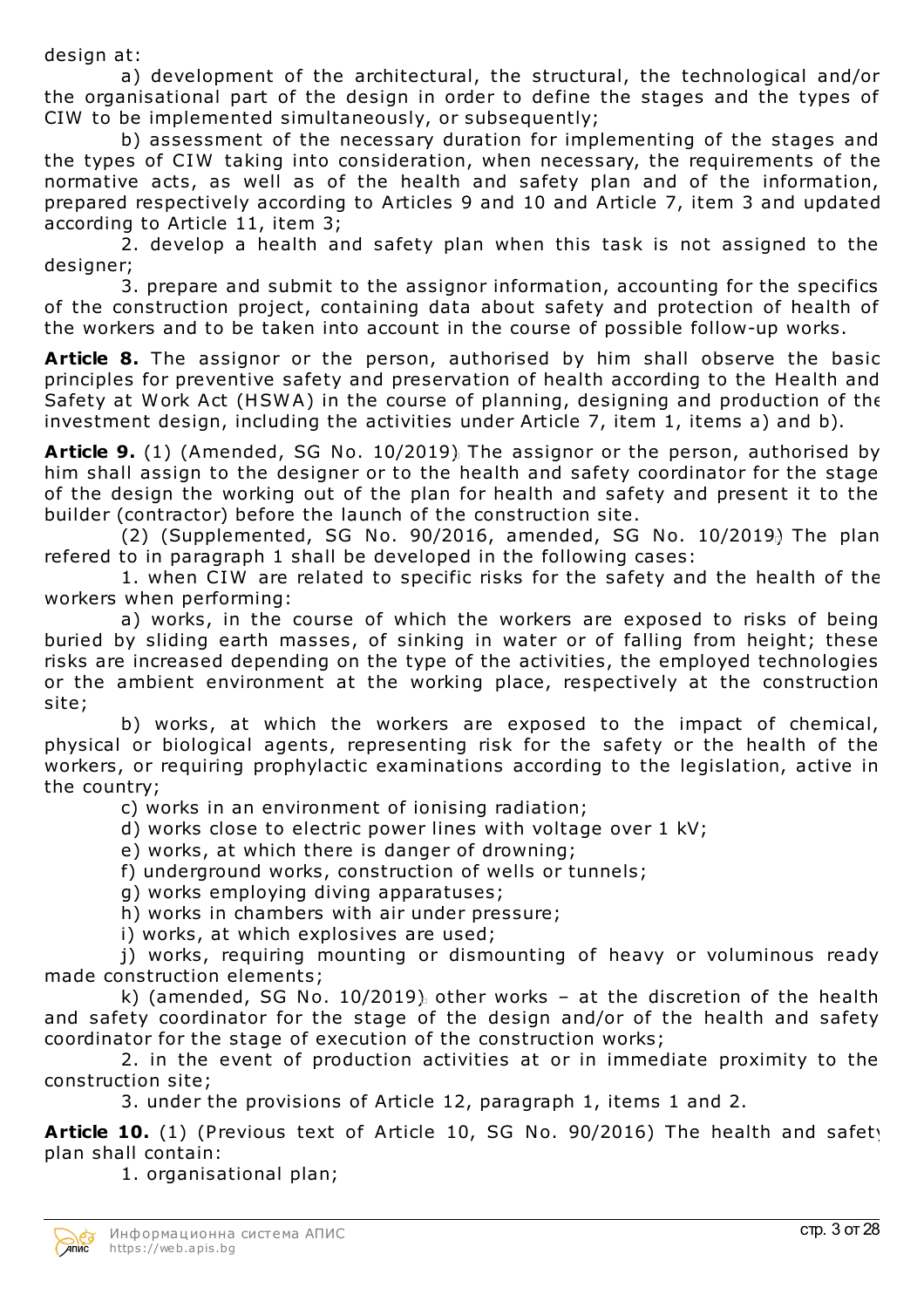2. construction situation plan;

3. (amended, SG No. 90/2016, supplemented, SG No. 10/2019) plan of the sequence of accomplishment of CIW, including date of commencement of work on the construction site, duration of the relevant types of CIW, including the start and end dates for their execution, and the completion date of the construction site;

4. plans for prevention and liquidation of fire and accidents and for evacuation of the workers and persons visiting the construction site;

5. measures and requirements to ensure health and safety in the course of CIW , including for the places of specific risks;

6. list of the installations, the machines and the equipment, and the facilities, subject to control;

7. list of the persons in charge (name, position, employer) of exercising control over and coordination of the plans of the various builders (contractors) concerning the areas of specific risks, and for evacuation, training and/or education;

8. scheme of the temporary organisation and the safety of traffic along transport and evacuation roads and pedestrian alleys on the construction site and the approaches to it;

9. scheme of the construction site areas, where two or more builders (contractors) are envisaged to work;

10. layout of the areas on the construction site, where there are specific risks;

11. layout of the areas designated for installation of lifting equipment and scaffolds;

12. layout of the areas designated for storage of construction products and equipment, temporary workshops and waste containers;

13. layout of the location of the sanitary - servicing premises;

14. layout of the systems supplying electricity, water, heat, sewerage, etc.;

15. diagram and schedule of operation of the temporary artificial lighting on the construction site and the working places;

16. diagram and type of the signalization in the event of disaster, failure, fire or accident, with defined area to provide first aid.

(2) (New, SG No. 90/2016, repealed, SG No. 10/2019).

**Article 11.** The health and safety coordinator at the stage of fulfilment of the construction works shall:

1. coordinate the implementation of the general principles for prevention and safety according to HSWA in the process of:

a) making technical and/or organisational decisions for simultaneous or subsequent execution of the stages and the types of CIW ;

b) assessment of the necessary duration for completion of the stages and the types of CIW ;

2. coordinate implementation of the requirements to HSLC according to Article 16, item 1 and of the plan for health and safety according to Article 7, item 2, when such is required, by the builders (contractors) and, if necessary for protection of the workers, by the persons, exercising labour activities independently;

3. update the plan for health and safety under Article 7, item 2 and the information under Article 7, item 3 accounting for the occurred changes with CIW progress;

4. organise the joint work of the builders (contractors), in this number the subcontractors and the builders, involved in execution of the work at a later stage, on one and the same construction site, ensure mutual information and coordinate their activities aimed at protection of the workers and prevention of labour accidents and occupational diseases, including also, if necessary in this process, the persons, exercising labour activities independently;

5. coordinate the control over the correct execution of CIW ;

6. undertake the necessary measures to admit onto the construction site only

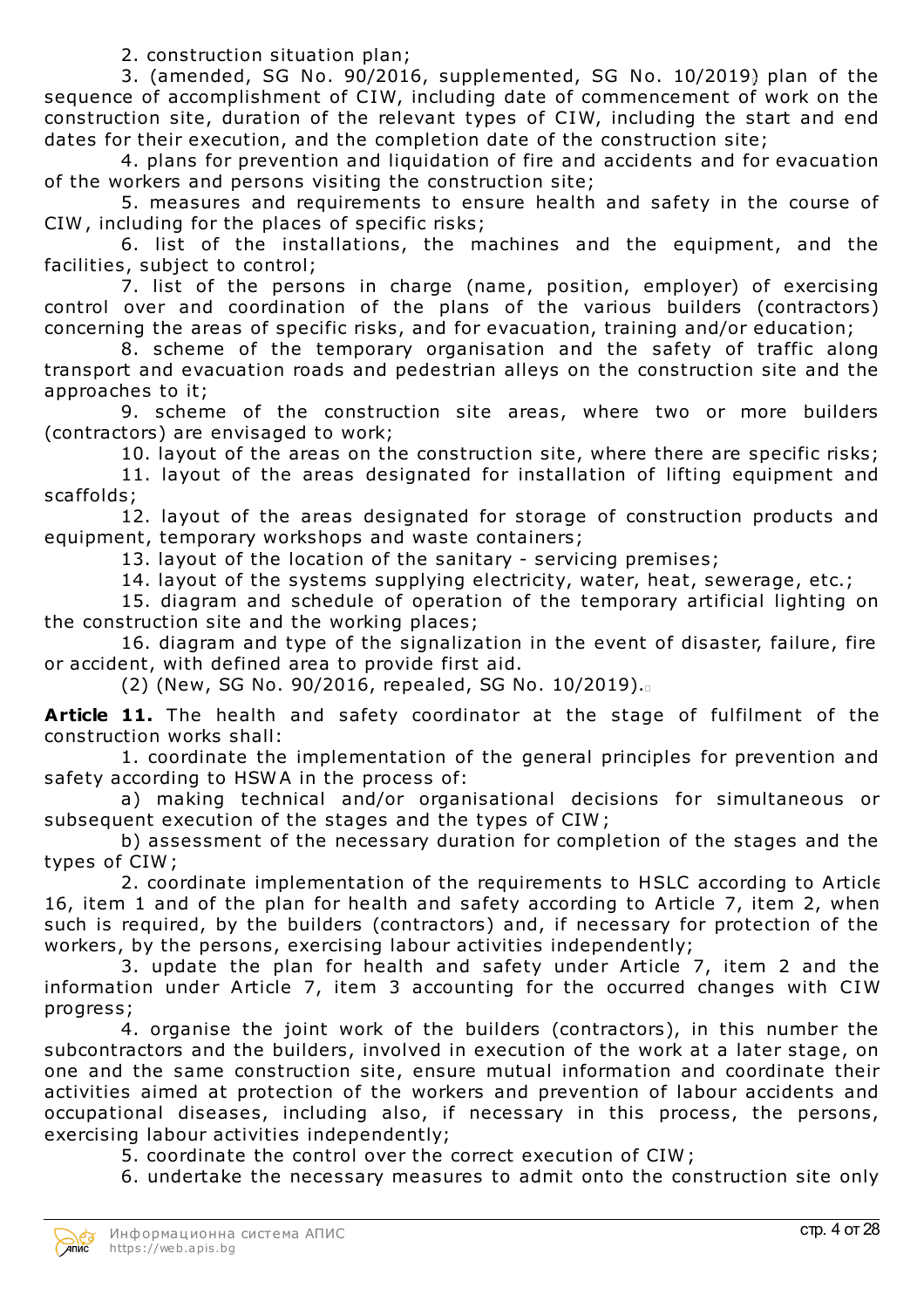persons, involved in execution of the construction works.

**Article 12.** (Amended, SG No. 102/2006) (1) The assignor or the person, authorized by him, shall prepare in advance and provide the builder (contractor) with an information board specifying details of the construction project according to Article 13 in the event of:

1. planned duration of the works exceeding 30 working days and opportunity for work of more than 20 workers simultaneously;

2. planned volume of work for more than 500 man-days.

(2) The assignor or the person, authorized by him, prior to commencement of CIW shall notify the respective unit of the Executive Agency "Chief Labou Inspectorate" and of the Directorate of National Construction Supervision about the launch of the construction site by sending a copy of the content of the information board,

(3) For launching of the construction site the builder (contractor) shall place the information board with details about the construction project at a prominent position and, if necessary, shall update it.

**Article 13.** The information board shall contain:

- 1. date of construction site launch;
- 2. number and date of the construction permit;
- 3. precise address of the construction site;
- 4. assignor/s (name/s and address/es);
- 5. type of the construction project;
- 6. builder/s (contractor/s) (name and address);

7. (amended, SG No. 10/2019). health and safety coordinators for the stage of design (name/s and address/es);

8. health and safety coordinator/s for the period of construction project development (name/s and address/es);

9. planned date to commence works on the construction site;

10. planned duration of the works on the construction site;

11. planned maximum number of workers on the construction site;

12. planned number of builders and persons, independently exercising labour activities on the construction site;

13. information about already selected subcontractors.

**Article 14.** Prior to launching of a construction site the assignor or the person, authorised by him, shall be obliged to guarantee via assessment of compliance with the provisions of the Spatial Development Act (SDA) that:

1. the design of the construction project meets the requirements for safety at all stages of construction and that all installations (water mains, power mains, gas mains and other conduits, sewers etc.), being in the zone of the construction site, are clearly marked in the design;

2. the design of the construction is coordinated and approved by all interested bodies and persons;

3. any other changes in the design will be coordinated via the respective procedure without breaching the requirements of HSLC.

**Article 15.** (1) Before starting works on the construction site and up until the completion of construction the builder shall be obliged to carry out risk assessment.

(2) The risk assessment shall cover all stages of the contracted construction, the selection of the working equipment and all parameters of the working environment.

(3) The risk assessment shall be carried out jointly with the preliminary announced subcontractors and shall be updated upon appointment of new subcontractors in the process of work.

(4) In the course of CIW on the territory of an operating enterprise risk

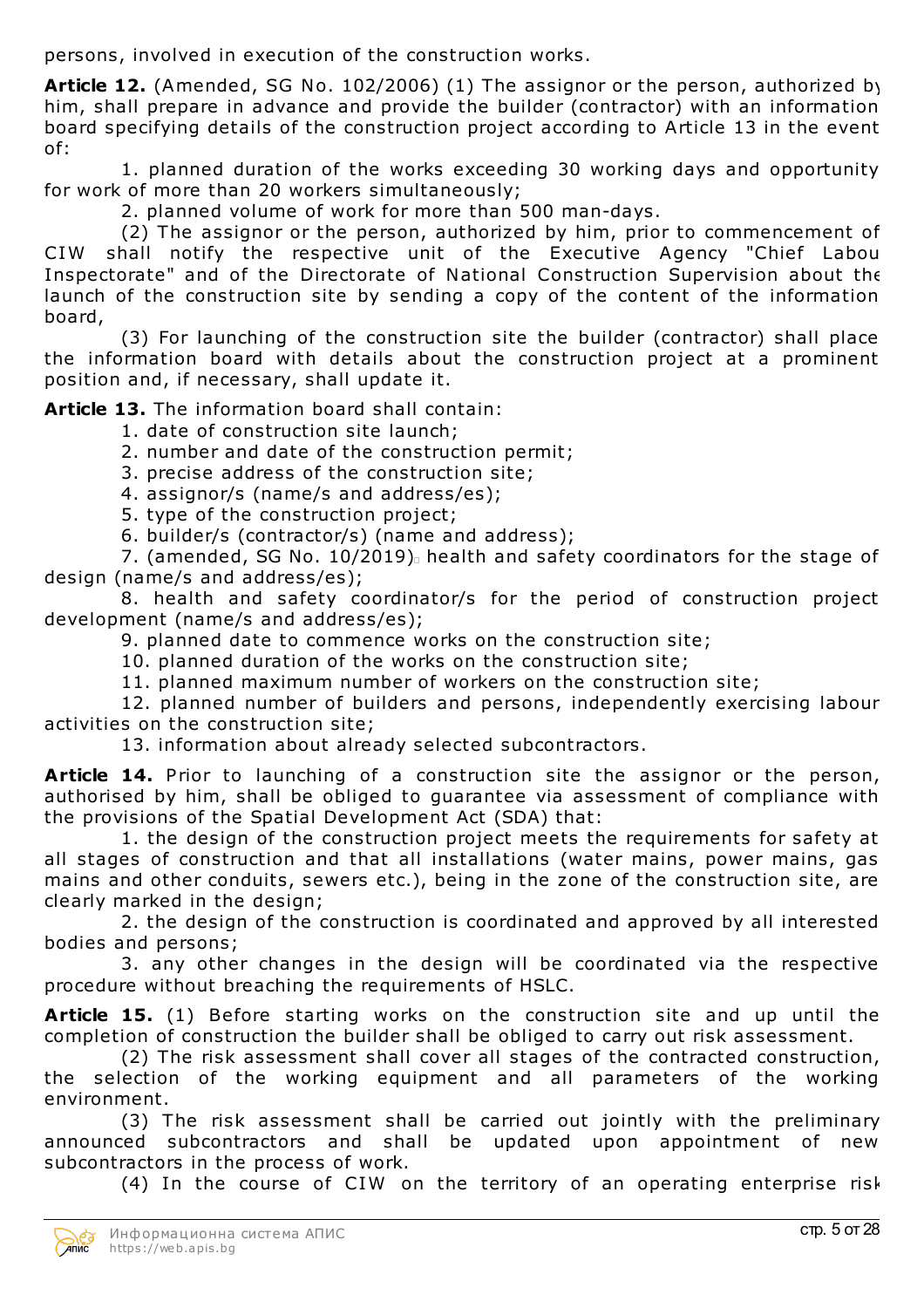assessment shall be carried out in coordination with the manager.

(5) If in the course of CIW essential changes of the initial plans occur, the risk assessment shall be updated.

(6) At implementing of risk assessment measurements of the parameters of the working environment shall be made.

# **Article 16.** The builder shall:

1. ensure:

a) (amended, SG No. 10/2019) the implementation of CIW in technological sequence and according to terms, determined in the health and safety plan;

b) (supplemented, SG No. 102/2006) complex HSLC for all working on the site, including the subcontractors and the persons, independently exercising labour activity, in the course of CIW under the construction projects, developed by him in compliance with the minimum requirements of this Ordinance;

c) the working out and the updating of health and safety instructions according to the specific conditions of the construction site for types of CIW and in the cases, required by this ordinance;

d) the choice of the location of the working places observing the conditions for safe and convenient access to them and the determining of transport routes and/or transport zones;

e) the necessary protective equipment and working clothing and their use in compliance with the normative provisions and in accordance with the assessment of the existing occupational risks for each specific case;

f) the instructions, the training, the upgrading of the qualification and the check of knowledge of the workers in the field of HSLC;

g) (amended, SG No. 102/2006) recording and reporting of the implemented inspections, trials, technical maintenance and repairs of the facilities and the working equipment (the electric and the lifting facilities, the building machines, the motor vehicles, etc.) and the continuous control exercised over them with regard to elimination of defects, which can affect the health or the safety of the workers;

h) (amended, SG No. 102/2006) the necessary sanitary - utility premises according to the sanitary - hygiene requirements and the requirements to fire and accident safety, to the duration of construction works , and to the qualification of the human resources;

i) the maintaining of order and clean environment on the construction site;

j) the designation and the organisation of the storehouse areas for various materials, especially when this refers to dangerous materials and substances;

k) the requirements to work with various materials;

l) the requirements to preservation and removal of used dangerous materials;

m) the collection, the storing and the transportation of waste and debris;

n) the adaptation of the stages and/or the types of CIW to their actual duration taking into consideration the current status of the activities on the construction site;

o) the joint work of the builders and the persons, independently exercising labour activities;

p) the interaction with the industrial activities on the territory, on which or near which the construction site is located;

q) (amended, SG No. 102/2006) the provision at any time of first aid to the employees in case of labour accidents, fire, disaster or break-down, whereas the trained to provide first aid persons should be available;

r) (new, SG No. 102/2006) the transportation of employees, injured in an occupational accident or in suddenly worsened health state for rendering medical assistance;

2. when necessary work out and approve internal documents (orders, models etc.) for ensuring HSLC, taking into consideration the specific conditions;

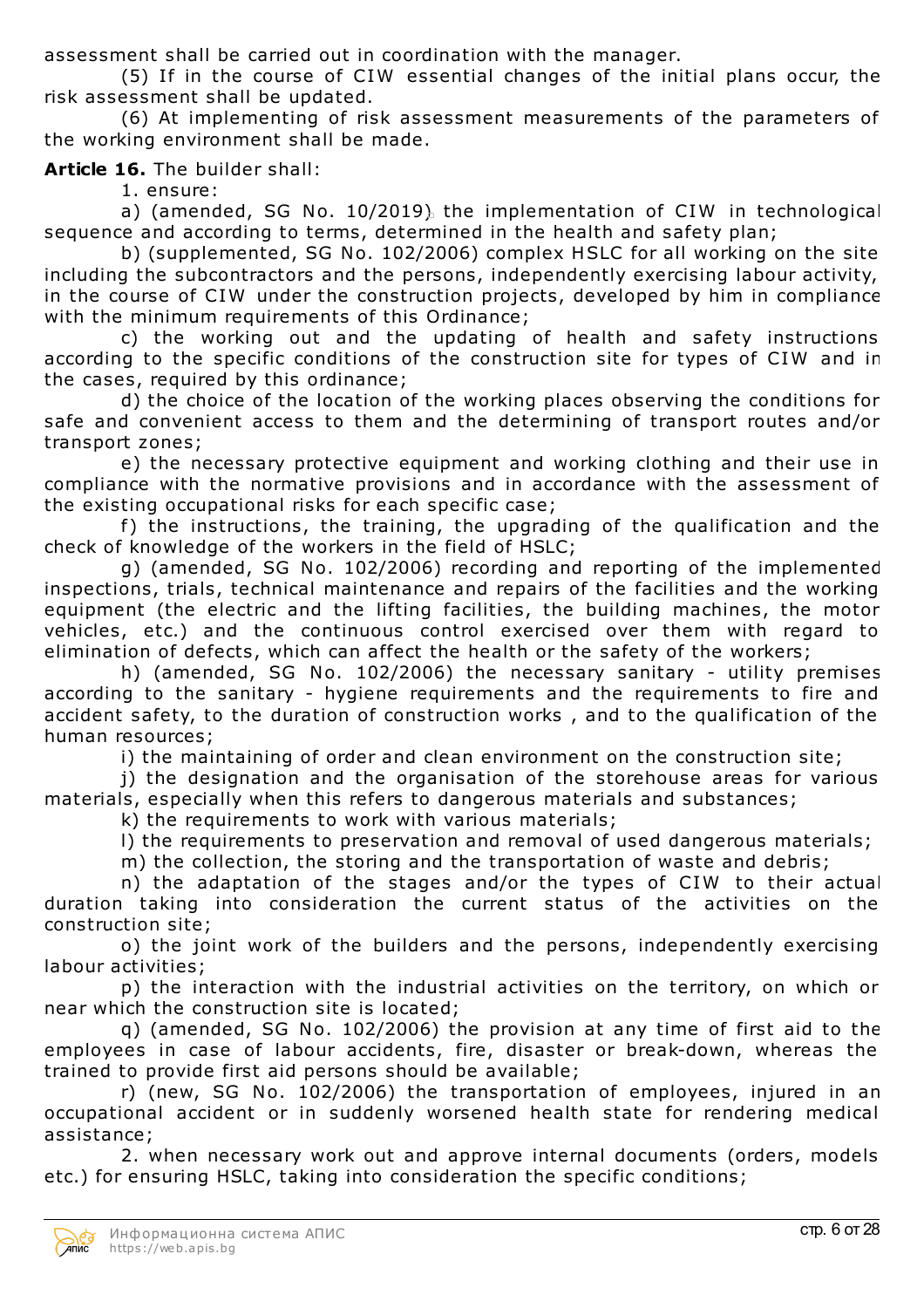3. undertake respective protective measures for protection of the workers from risks, ensuing from insufficient strength or temporary instability of the building structure;

4. does not admit the existence of working places out of the boundaries of the construction site and, when this is necessary, provide special HSLC instruction to the workers and apply special measures for their protection as well as for protection of persons, passing and/or being in the dangerous zone of implemented CIW ;

5. organise internal system for inspection and control and assessment of the status of health and safety of the workers;

6. define in writing in job descriptions the obligations of the persons in charge (technical managers, foremen, etc.) and the workers for elimination of the risks in the working process and assign them with the required capacity and resources; approve the organizational scheme for their interaction;

7. undertake additional measures for protection of the workers at open air working places in the event of unfavourable climatic conditions;

8. take into account the instructions, given by the coordinators for health and safety, assigning their fulfilment to responsible persons in compliance with the normative provisions, the internal instructions and documents, the kind of the construction, the existence of subcontractors etc.;

9. (amended, SG No. 102/2006) be responsible for prevention of pollution or negative impacts on the environment as a result of the implemented CIW ;

10. appoint persons in charge of the measures for rendering first aid, for fight with disasters, accidents and fires, and for evacuation; the number of these persons, their training and the equipment, allocated to them must be relevant to the specific dangers and/or to the size of the construction project.

**Article 17.** (Amended, SG No. 102/2006) (1) The builder shall provide:

1. familiarising of employees and other persons on the construction site of the plans under Article 10, item 4;

2. display of the plans under item 1 in visible and accessible position;

3. adjustment of the organization to prevent and liquidate fire, disasters and accidents , rendering aid and evacuation of the employees in compliance to the plans under item 1.

**Article 18.** (1) The persons, exercising independent labour activity, and the employers, implementing personally labour activities on the construction site, shall observe the requirements of the ordinance while accounting the health and safety instructions of the coordinators.

(2) The subcontractor shall coordinate his activities for ensuring of HSLC with the builder, who has employed him.

**Article 19.** (1) The instructions for health and safety shall contain:

1. the rights, the obligations and the responsibilities of the persons, who manage or guide the respective labour processes;

2. the required legal competence or qualification of the workers for implementing CIW for definite construction technologies and of the operators of construction machinery and tools;

3. the requirements for HSLC:

a) before starting, during and upon stopping, termination and finishing of the work;

b) for use of the respective building machines and the other working equipment;

c) at making trials and checks for functionality of technological equipment and installations;

4. (supplemented, SG No. 102/2006) a list of resources for collective protection and the personal protective equipment required for performance of the

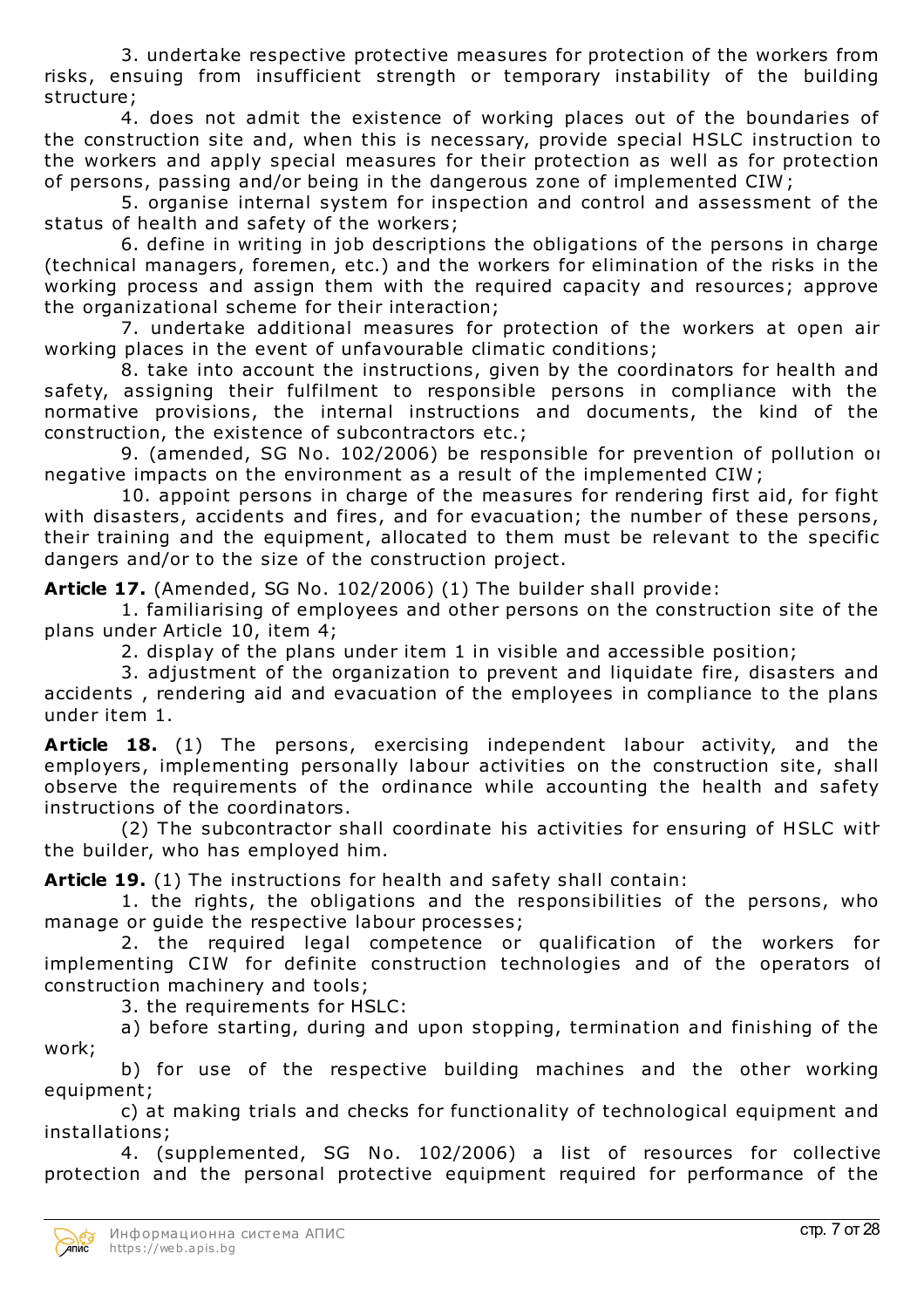work, giving priority to the collective before the personal;

5. (new, SG No. 102/2006) rules of storage, preservation and application of the used products and items;

6. the conditions for compulsory and emergency termination of work, measures for rendering first aid to the injured upon accident etc.;

7. (amended, SG No. 102/2006) scheme for placing of the signs for safety of labour and fire safety (FS) and of the positions to place the specifications of the hand signals and of verbal messages, which are displayed in the course of operations when need be;

8. (previous item 5, SG No. 102/2006) other requirements, relating to the specific conditions of work.

(2) The instructions under paragraph 1:

1. shall be displayed in accessible and visible positions in the area of operations;

2. shall be updated with any change and shall specify the dates, on which they are endorsed and modified.

**Article 20.** The health and safety instructions for exploitation of electric facilities and working equipment shall also include directions about:

1. the way of hanging of cables of length over 3 m and minimum suspension of 2.5 m;

2. safeguarding against damages caused by electricity of the employed power supplied wagons, barracks, containers etc. according to the instruction for exploitation;

3. the periodicity of the check of power safeguarding, including also by measurements;

4. signifying the existence of voltage and the power of the used contacts and extenders;

5. the use of portable transformers, lamps and electric appliances and tools;

6. the check of the effectiveness of the lightning protection in case such is required.

**Article 21.** In the course of CIW in the conditions of operating or temporarily suspended from exploitation enterprises, workshops or equipment, the respective builders and employers shall jointly work out, approve and if necessary update health and safety instructions in compliance with the specific conditions or work.

**Article 22.** In the course of occupational training or work placement of students:

1. specific health and safety instructions shall be compiled by the builder and the training unit;

2. the type of work placement activities, the concrete working places, the areas of the construction site and the working equipment shall be specified, which cannot be visited and used by the trainees;

3. the persons in charge from the enterprise shall be appointed and the training unit and the necessary instructions shall be made.

**Article 23.** (1) The assignor and/or the builder shall be entitled to remove from the construction site workers, who via action and/or inaction jeopardize their own safety or the safety of other persons.

(2) elimination from the construction site of workers and other persons on the site for failure to observe the requirements to HSLC can be requested by:

- 1. the consultant;
- 2. the technical manager;
- 3. the respective foreman.

**Article 24.** (1) At the construction site shall be admitted to work only workers and other persons, who use personal protective equipment and special protective clothing,

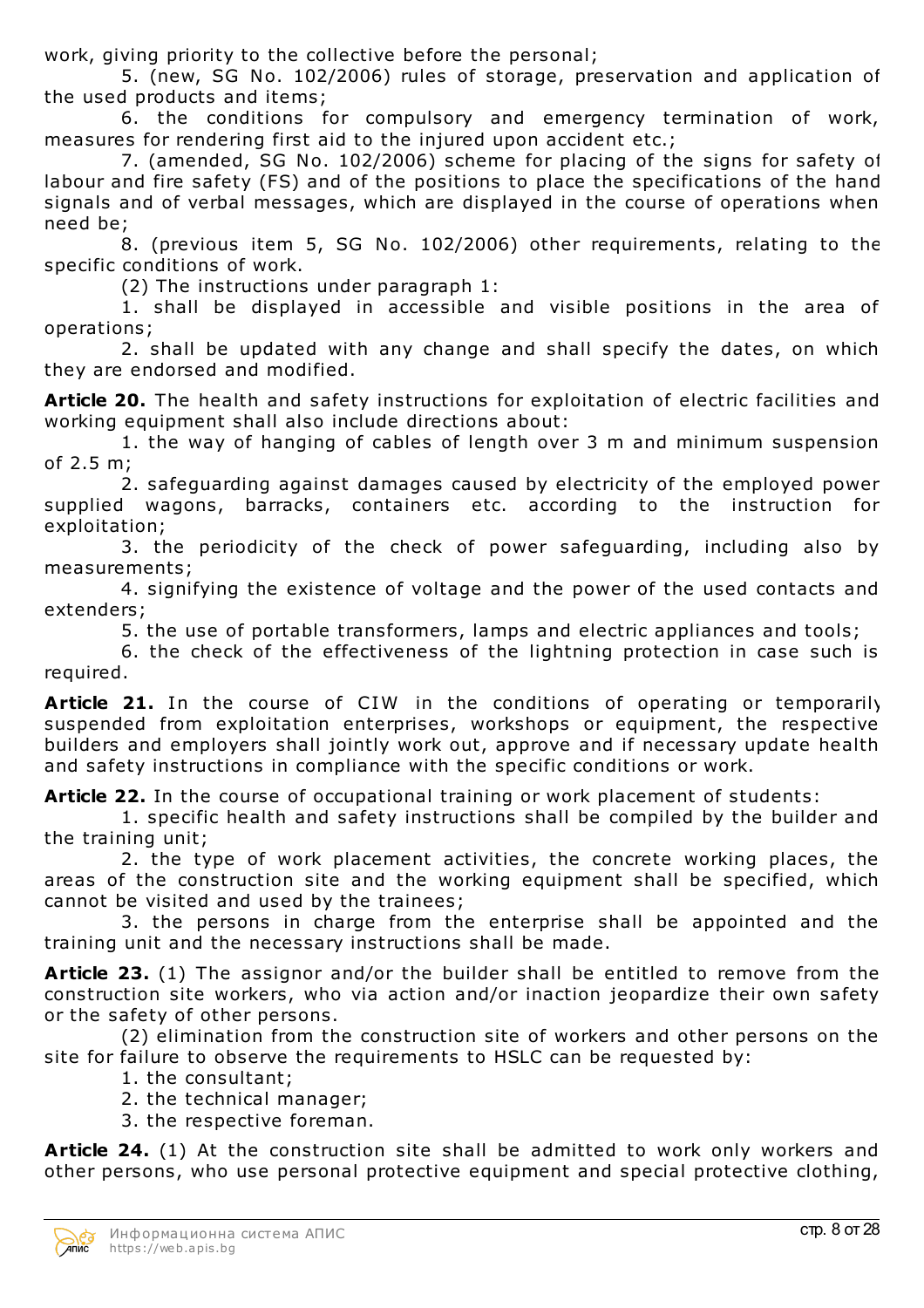provided to them.

(2) The technical manager or the foreman shall remove workers, who do not use their personal and other protective equipment, provided to them, or who are in a state of intoxication.

**Article 25.** (1) The assignor and the builder shall take measures for preservation of the tree vegetation and the water sources and areas, located on or around the construction site.

(2) In the event of pollution or damage of environment, including in cases of disasters, fire or accidents, the assignor and/or the builder shall immediately notify the standing commissions for protection of the population in time of disasters, failures and accidents at the regional and the municipal administrations about the impacts on the environment and shall undertake measures for their limitation and elimination.

**Article 26.** The technical manager shall:

1. fulfil and control implementation of the requirements to HSLC;

2. directly participate in the working out of the health and safety instructions and manage and monitor their application;

3. observe that the requirements to HSLC related to the employed construction technologies and designs;

4. conduct instructions for HSLC of the workers, managed by him;

5. prohibit work with building machines , equipment and tools, which do not meet the requirements to HSLC;

6. immediately notify his direct superiors about accidents and/or failures at the construction site, the building structure, the section of the building structure or the working places he/she is in charge of;

7. assign the workers to working places according to their legal competences, qualifications, knowledge and experience;

8. control:

a) the planning and the safe demolition of buildings and facilities by undertaking appropriate protective measures, methods and procedures;

b) the mounting and dismounting of steel or concrete frames and their components, shudders, pre-fabricated construction elements or temporary supports and bearings;

c) the correct arrangement and storage on the construction site of the materials, the products and the equipment;

9. ensure:

a) suspension of the works and evacuation of all persons from the construction site, the building structure or the respective working place in the event of serious or immediate danger for their health or life or in case of conditions, which require suspension of work; upon his absence from the construction site these obligations shall be fulfilled by persons with the required qualification, appointed by him;

b) order and hygiene at the working places and the construction sites he is in charge of:

c) coordination of the works when scaffolds, platforms and cradles are used by several teams;

10. specify:

a) the working area and the boundaries of the dangerous zone of building machines and mechanization traffic on the construction site; in the cases when the driver is nor provided with sufficient visibility, the technical manager shall determine signalman with him;

b) the places for fixing of the safety belts of the workers and the cradles, the platforms and the suspended stairs to a secure and strong support and daily inspection the hanging appliances before starting work;

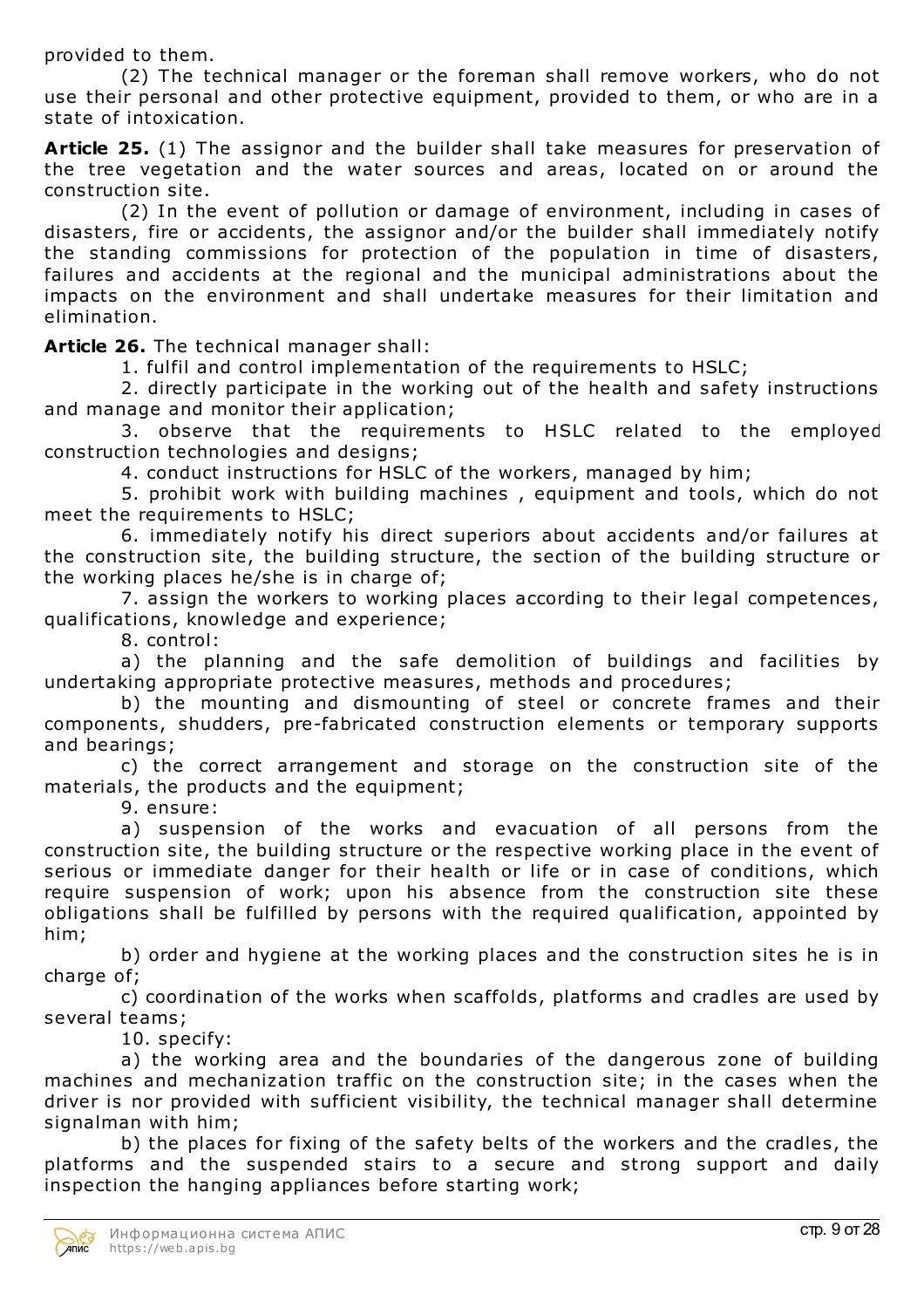c) person, who is to exercise control over the fitness, the correct exploitation, the checks, the maintenance and the repair of working equipment building machines, direct burning appliances, etc.);

d) person, who is to be in charge of the good repair state, the correct use, the checks, the cleaning and the repair of the sanitary - service premises;

11. fulfil in time the prescriptions of the control bodies for HSLC;

12. participate in analysis of the reasons for past labour accidents.

**Article 27.** The foreman of a production team (brigade) shall:

1. be responsible for implementation of and monitor if the team workers observe the requirements of HSLC;

2. in the absence of the technical manager, give order to suspend the works in the event of danger for the health or the life of the workers;

3. does not admit implementing of CIW by the workers beyond the tasks assigned to them;

4. be in charge of the order and the hygiene in the premises or the wagons, which are used by the production team (brigade) for accommodation.

**Article 28.** Operators and workers being assigned with the management or the use of building machines, tools or building-installation pistols shall:

1. observe the health and safety instructions and the requirements of the ordinance concerning the respective machine or tool;

2. before starting work check the repair of the machines and the tools and in the course of work monitor their status and, upon established deficiency, suspend work;

3. upon joint work with a signalman, display precisely the signals;

4. fulfil the orders of the technical manager and in his absence - of the deputy or the foreman, managing the performance of the respective type of CIW unless these orders are at variance with the requirements to correct and safe exploitation of the machine.

**Article 29.** In the course of instructing the workers, who fulfil CIW, shall obligatory be informed about their obligations to:

1. observe the health and safety requirements in the course of fulfilment of their work;

2. appear to work in sober state and not to consume alcohol and intoxicating substances during working time;

3. observe the instructions for safe movement on the territory of the construction site and at their working places;

4. not implement CIW for which they do not have the required legal competence or qualification;

5. use their personal and other protective equipment when this is required and, after use, place the items back in the respective place;

6. (amended, SG No. 102/2006) immediately suspend work and notify the direct superior about any situation:

a) (amended, SG No. 102/2006) for which there are grounded reasons to consider that conditions endangering their health, as well as the health and/or the life of the persons in immediate proximity; or

b) when failure of the machines, the facilities, the devices, the tools, the scaffolds, the platforms, the cradles, the protective equipment, etc. is established, due to which accident, failure, fire or explosion can occur;

7. use correctly the machines, the apparatuses, the facilities, the devices, the tools, the dangerous substances, the transport equipment and the other production means as well as not to use them when they are not in good repair;

8. not break, alter or remove without good reason the protection means of the machines, the apparatuses, the tools, the facilities, and the buildings;

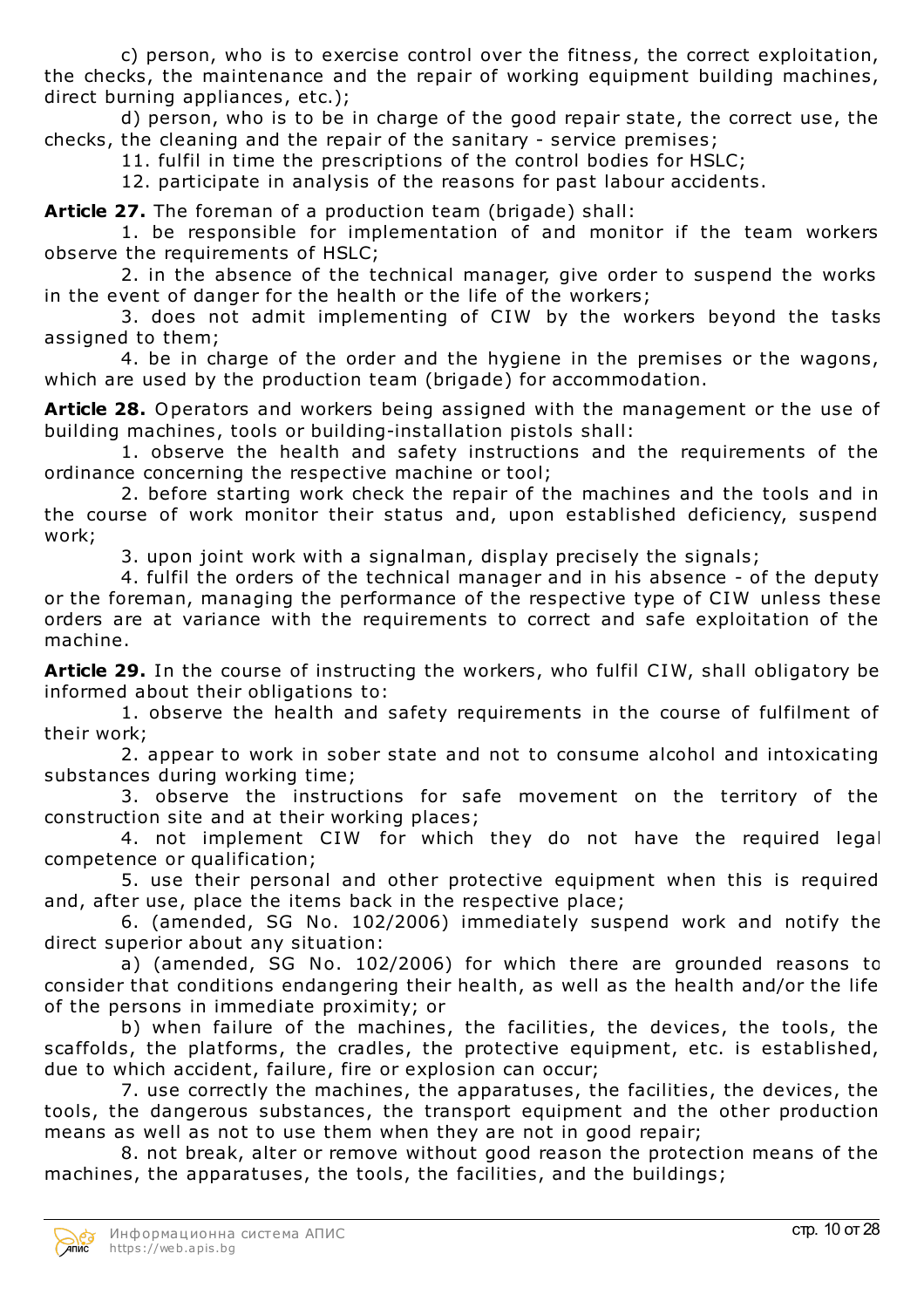9. cooperate within the framework of their sphere of activity with the builder and/or the coordinator of health and safety for ensuring safe working environment.

#### **Section III General requirements**

**Article 30.** (1) The construction site shall be determined and opened under the provisions and by the procedures of SDA.

(2) (Supplemented, SG No. 102/2006) The construction sites in urbanised territories, along roads or on the territory of acting enterprises, including the excavations for construction or repair of underground networks and facilities, shall be fenced with temporary solid fences according to the requirements of the respective municipal administration and signified via the relevant signs and boards and, if necessary, with light signals as well.

(3) (Amended, SG No.  $10/2019$ ). The required fencing of construction sites and excavations of linear engineering servicing networks outside urban territories shall be provided via a health and safety plan.

(4) In case roads or railway lines pass near the fences the distance between the fence and the road shoulder or the nearest rail shall be at minimum 2.0 m.

**Article 31.** (1) At the entrance of the site and at other appropriate places layouts shall be displayed with marked location of the individual sub-sites and routes for the transport traffic of vehicles and pedestrians.

(2) The traffic of building machines and of pedestrians on the construction sites shall, if necessary, be regulated via road signs in compliance with the normative requirements to signalisation of the roads with road signs. The sections, dangerous for the traffic shall be fenced or the relevant signs shall be placed at their boundaries, and, in the event of limited or reduced visibility -light signals as well.

(3) In cases of pedestrian routes passing over excavations safety bridges, lighted during the dark part of the day and night shall be used.

**Article 32.** (1) The premises for sanitary - service and medical servicing shall be used for:

1. preparation and consumption of food and soft drinks;

2. change of clothing, preservation and drying of working and personal clothing;

3. short rest;

4. spending the night at the construction site when this is required by the technological process;

5. medical care;

6. ensuring of personal hygiene (toilettes, bathrooms, wash-rooms etc.).

(2) (Amended, SG No. 102/2006) In the cases when the assignor concedes to the builder finished buildings from the basic construction for temporary use, they shall be adapted to the sanitary - hygiene requirements and the fire safety (FS) requirements.

**Article 33.** (1) (Amended, SG No. 102/2006) The distances from the sanitary - service premises to the storehouses, where materials are stored, which are dangerous for the health of the workers, including flammable materials and explosion prone materials, shall be in compliance with the sanitary - hygiene requirements for FS.

(2) The sanitary - service premises shall be situated in areas of minimum degree of danger of soil subsiding and exposure to chemical, physical and biological agents.

(3) The catering areas shall be located at a distance up to 500 m to the remotest working place on the construction site.

(4) toilettes shall be provided at a distance of up to 75 m from the remotest

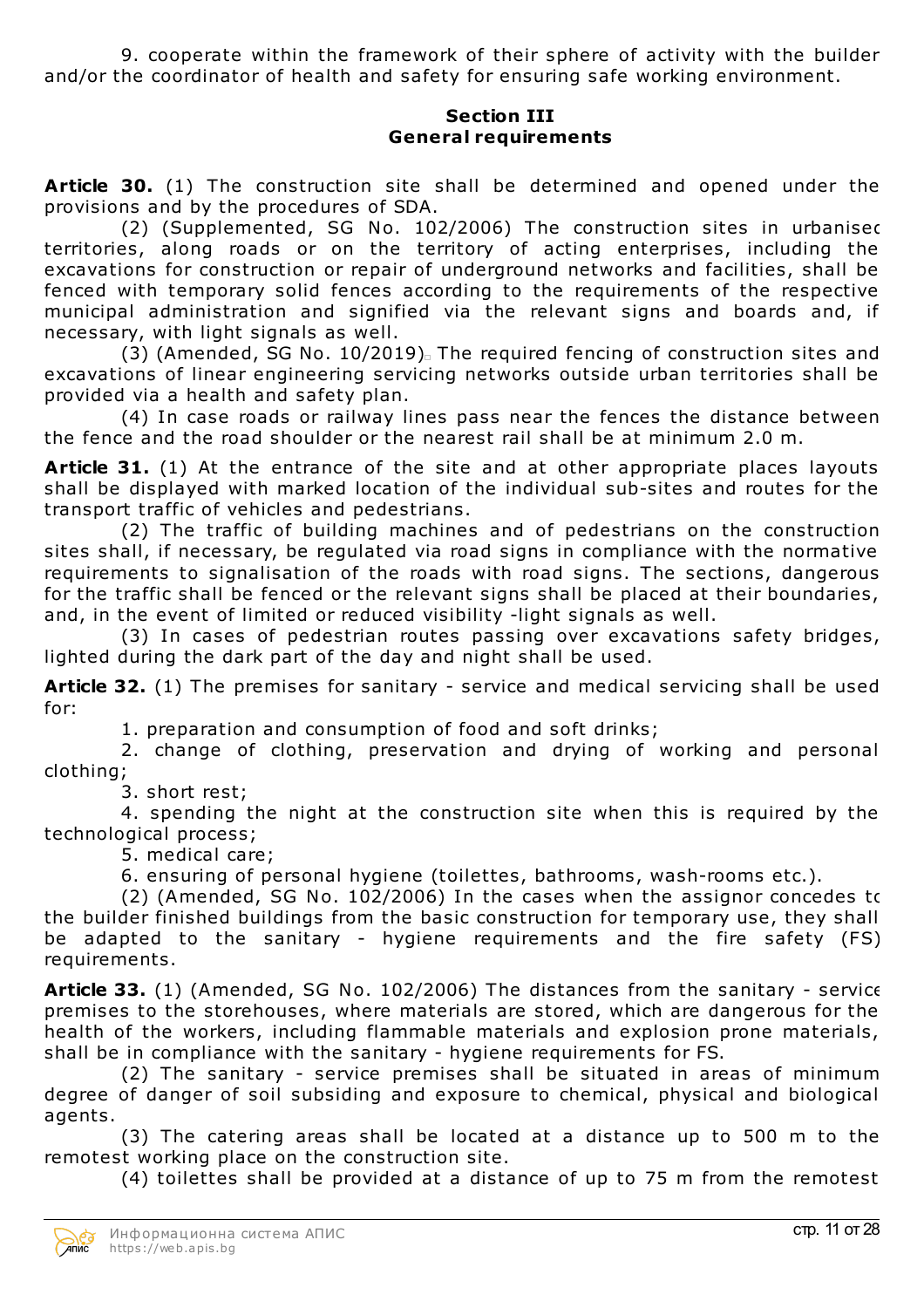working place on the construction site and shall be connected to the sewerage network and, where this is not possible, chemical toilettes shall be provided.

(5) The taps for industrial water shall be marked with a sign prohibiting drinking.

**Article 34.** (1) The premises to warm up and the areas for instruction of the workers shall be furnished with benches, tables, medicine cabinets and stretchers for rendering first aid to the injured.

(2) (Amended, SG No. 102/2006) The type of heating, the way of air circulation and the accomplishment of the heating and ventilation installations in the premises for change of clothing and rest should meet the sanitary - hygiene requirements and the requirements for FS.

**Article 35.** The sewerage system at the construction site must ensure outlet of surface waters in order to prevent flooding of the roads, the alleys, the passes, the railway lines, the sub-crane roads, the places for parking non-rail building machines, the open storage areas, the loading and unloading platforms, etc.

**Article 36.** (1) Construction waste shall be stored in appropriate way at an especially equipped platform. The builder shall determine in writing its location for each construction project, the specific activities aimed at waste management and the persons in charge of their implementation.

(2) Throwing out of construction waste or elements of working equipment shall not be admitted through the openings of the floors. Cranes, lifts, closed chutes or other appropriate devices and respective packing shall be used for this purpose.

(3) W hen the construction waste is removed from the construction area via chutes (waste conduits), they shall be produced and installed so that not to dust or pollute the working or natural environment.

**Article 37.** (1) In the dangerous zones the access of persons not involved in CIW, shall be restricted in an appropriate way.

(2) W hen the dangerous zone goes beyond the boundaries of the construction site as result of which the traffic is restricted, impaired or stopped, temporary organization and safety of the traffic shall be provided via a specific plan (scheme).

(3) The dangerous zones of the working equipment within the boundaries of the construction site shall be defined and signified as follows:

1. with height of the construction project up to 20.0 m the dangerous zone shall be minimum 7.0 m;

2. (amended, SG No. 10/2019) with height of the construction project exceeding 20.0 m the dangerous zone shall be specified in the health and safety plan.

**Article 38.** (1) For safeguarding of the working equipment at the construction site permanent or temporary fences (railings, covers, nets, screens etc.), shall be used , provided at shafts, stairs, balconies, landings, bridges, trestles, pedestrian alleys, protruding sections and elements of sharp edges and ends, moving machines and facilities, preparation of materials, splashing and pouring of liquids, flying parts, metal chips, filings etc.

(2) The passes, the approaches and the entrances of the construction site, which are in the dangerous zones of the working equipment, shall be secured at minimum 1.0 m out of the their dimension with solid and stable covers (protecting floors, hoods etc.) according to the specific conditions.

**Art 39.** (1) The dangerous zones, where falling of loads at movement with mounting crane is possible, shall be signified with warning signs and boards. In these zones shall be prohibited the access of external persons at a distance of minimum 5.0 m from the vertical of the lifted loads.

(2) In case the dangerous zone under paragraph 1 reaches the fence of the construction site, a protection hood shall be provided over it.

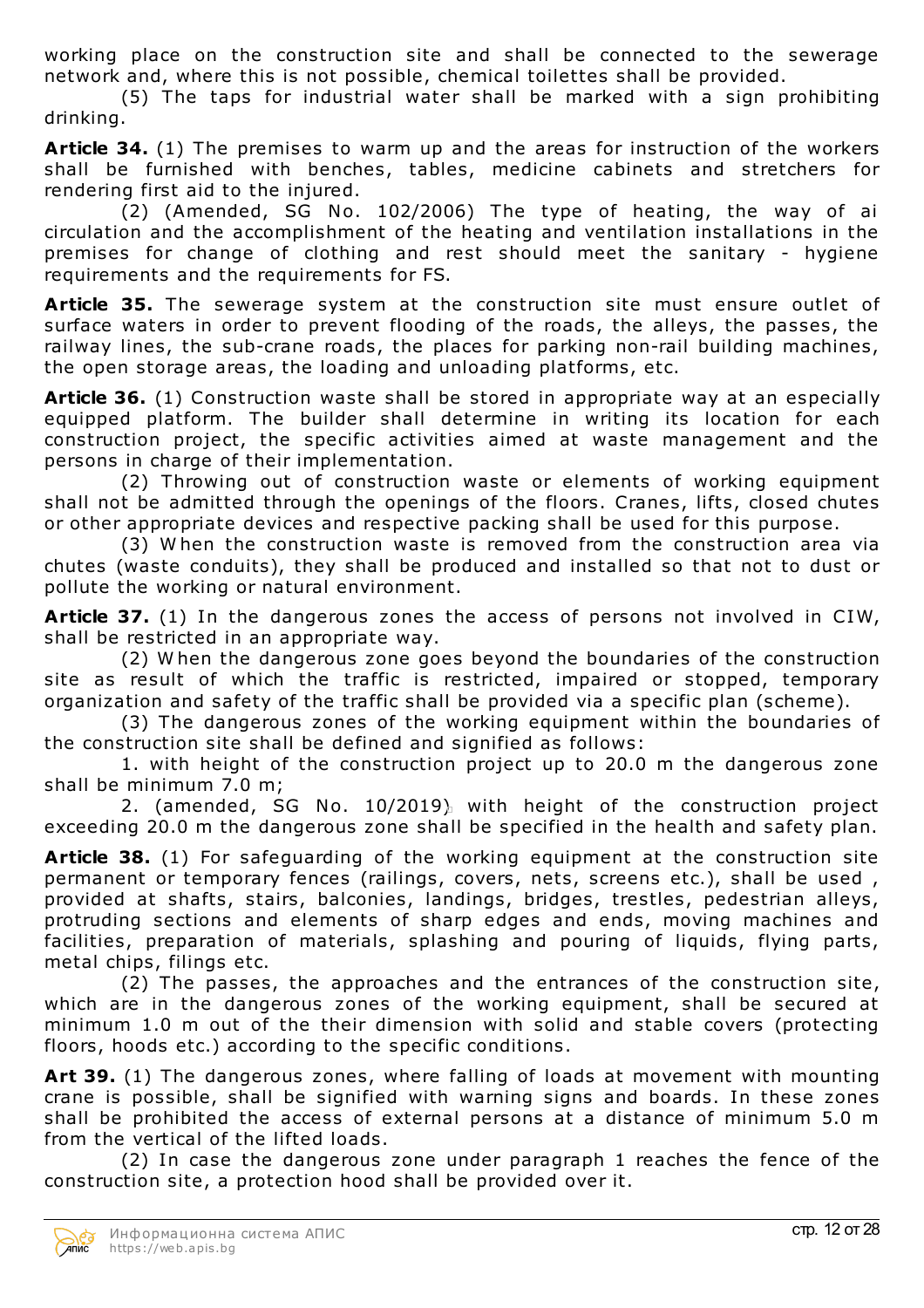(3) In case the dangerous zone under paragraph 1 reaches out of the fence of the construction site or covers other construction facilities, the work in it shall be organised according to the health and safety plan .

(4) Lifting, movement or lowering of any kind of loads, structural elements, equipment, etc. over inhabited buildings in the dangerous zone of load lifting (installation) facility shall not be admitted.

**Article 40.** The openings in building and structural elements (walls, floor slabs, roofs etc.), creating danger of falling from height shall be:

1. safeguarded by railings, fences or strong cover, bearing the respective load;

2. marked and/or signified appropriately.

**Article 41.** (1) In the course of CIW in immediate proximity of a railway and/or works for repair and maintenance of a railroad the technical manager shall ensure the safe transit of the rolling stock and the safety of those working on the construction project by monitoring for approaching trains or other railway vehicles and timely order evacuation of the people, the machines and the tools at a safe distance till passing of the danger.

(2) (New, SG No. 10/2019) The safety of the construction workers in the execution of CIW on roads shall be ensured in compliance with the requirements of this Ordinance and of Ordinance No 3 of 2010 on the Temporary Organisation and Safety of Traffic in Construction and Installation Works on the Roads and Streets (promulgated, SG No. 74/2010, amended and supplemented, SG No. 34/2015).

(3) (Renumbered from Paragraph (2), SG No. 10/2019) For mechanic safeguarding of working equipment at railway and automobile roads shall be used:

1. traffic lights, barriers, bars, road signs, marks etc.;

2. bridges or trestles for safe passing on or over them.

(4) (New, SG No. 102/2006, renumbered from Paragraph (3), SG No. 10/2019) No unloading and storage of products shall be allowed in provisional and permanent roads on the construction site or on railway tracks, neither at distances less than 2.5 km off the closest end of the road bed or the railway rail.

**Article 41a.** (New, SG No. 102/2006) In case of existing railway branch on the construction site the builder, in cooperation with the branch owner or the operating company, shall define via instructions the safety measures taking into consideration the specific conditions, subject to observance of the legislative acts to railway transport.

**Article 42.** (Amended, SG No. 102/2006) At implementing CIW over water or in immediate proximity of the water surface the working sites shall be fenced with protective railings and when this is technically impossible safety belts and the necessary organizational and technical rescue measures shall be implemented, including motor vehicles.

**Article 43.** In the course of CIW on facades in urban territories the working platform shall obligatory be fenced with protective net when the height of the floor of the platform is bigger than the distance at which it is possible people or vehicles to pass.

**Article 44.** (1) The installation and the dismantling of means for collective protection shall be implemented with the use of safety belts, fixed to a special protective facility or to the structure, observing the technological sequence for provision of safety to the workers.

(2) Safeguarding facilities, fences, covers, etc., removed during work, shall be restored by the builder, who has removed them.

**Article 45.** W ith construction of high-rise buildings and facilities at their highest part shall be installed:

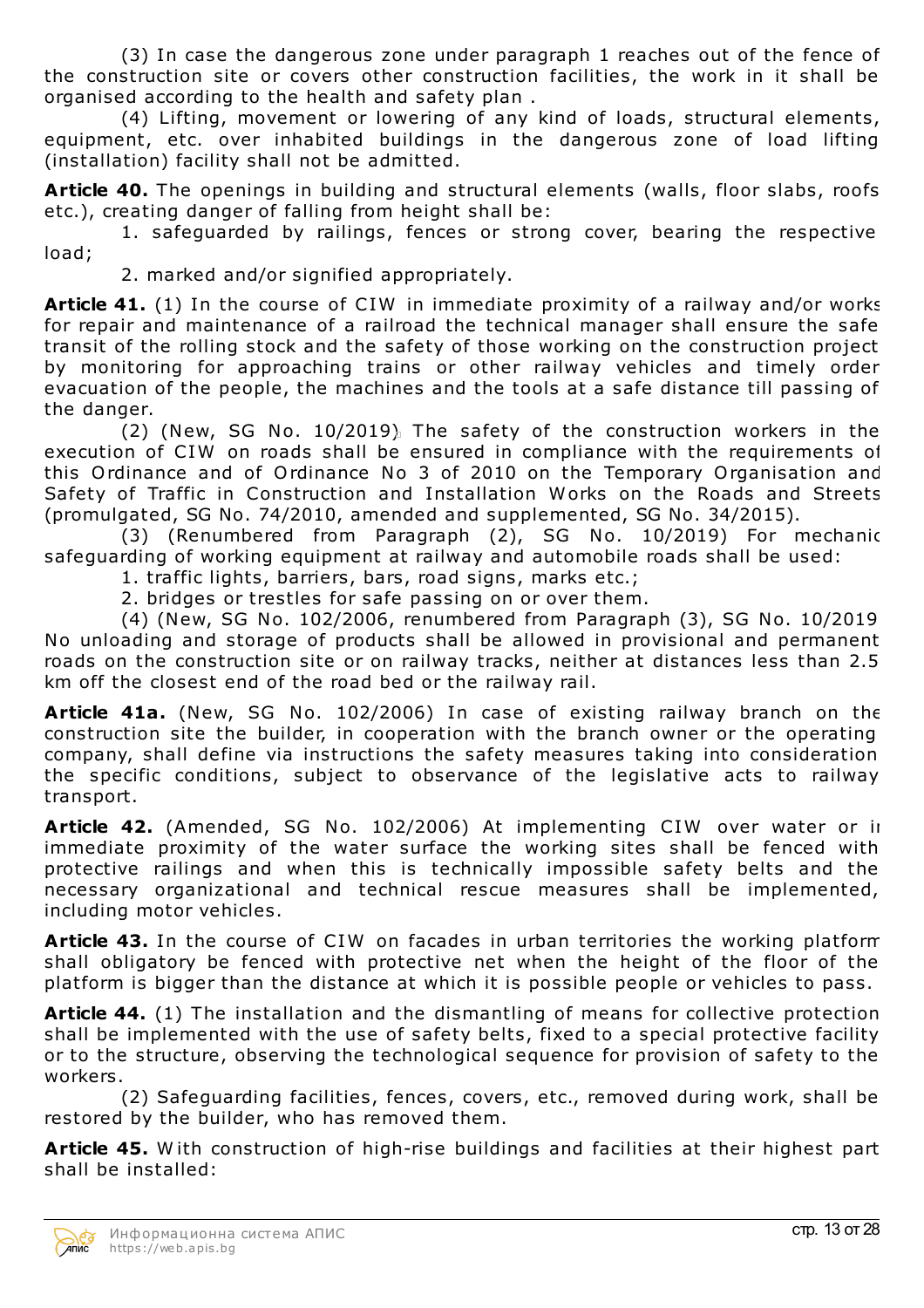- 1. lightning protection;
- 2. temporary light mark in case they are danger for aviation.

**Article 46.** Upon occurring of dangerous conditions (landslide, unexpected occurrence of gases, giving in of the base under construction scaffolds, machines and facilities, inadmissible deformations, breaking of electric conductors, finding of explosive substances etc.) works shall be suspended and the workers shall leave the dangerous places without order. Operations shall be resumed upon order by the technical manager after elimination of the respective danger.

**Article 47.** (1) (New, SG No. 102/2006) In case of works at places in confined spaces, where the air can become flammable or it contains toxic or hazardous substances, or when there is not enough oxygen, the air shall have to be put under permanent control, whereas respective measures for prevention of the hazards shall be undertaken.

(2) (Previous Article 47, SG No. 102/2006) Construction and installation works in confined spaces (wells, tunnels, ditches, closed and semi-closed vessels, etc.) shall be carried out according to the health and safety instructions, developed for each specific case.

**Article 48.** Construction and installation works close to batters of excavations shall be implemented after inspection is performed by the person in charge of their security and safeguarding.

**Article 49.** In the course of excavation and underground works and during construction of wells, tunnels and similar facilities the relevant measures for safety shall be undertaken, including:

1. preliminary identification and respectively minimization of the dangers due to underground networks and facilities;

2. forming of battering or use of appropriate supports;

3. prevention of risks, related with falling of people, products and/or objects and/or penetration of water;

4. provision of ventilation in the working places;

5. provision of safe access to the working places;

6. evacuation of the workers to a safe place in case of fire, accident, covering up or flooding;

7. (amended, SG No. 102/2006) storing of products or earth masses and movement of motor vehicles or building machines at a safe distance from the excavations and the water areas and, if necessary, provision of appropriate fences.

**Article 49a.** (New, SG No. 102/2006) (1) Construction materials, products and equipment shall:

1. be delivered to the construction site after preparation for their storage;

2. be transported and stored on the construction site in compliance with manufacturer's instructions and operation instructions.

(2) The rules of storage and keeping of products and articles, the size, content or other properties of which can cause damages to employees' health, shall be developed in a set of occupational health and safety instructions.

(3) Bottles of propane-butane, oxygen and other similar substances under pressure shall be stored separately in ventilated premises in quantities meant for work in shifts.

(4) Powdered products shall be delivered, unloaded, transported and stored after de-dusting measures have been taken.

(5) Bases supporting components and shapes of construction products and items shall have to be of sufficient strength and their surface shall have to be cleaned, including from snow and ice.

**Article 50.** (1) The implementing of CIW in open air shall be terminated upon

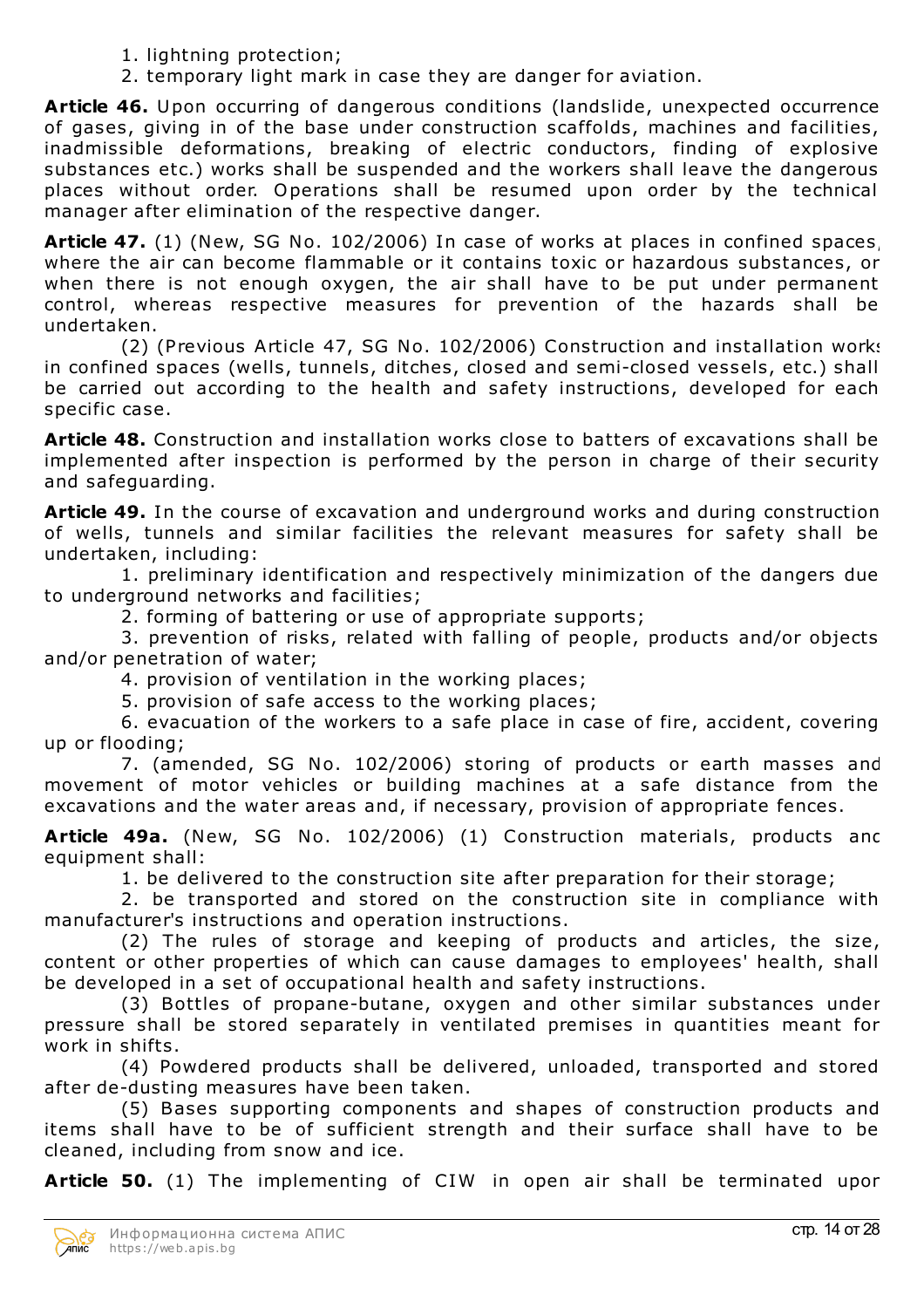unfavourable climatic conditions (thunderstorm, heavy snowfall, heavy rain and/or strong wind, thick fog, during the dark part of the day, or upon failure (switch off) of the artificial lighting, etc.).

(2) The builder shall inform in time the workers on the constructions projects he is in charge of about expected sudden changes in the climatic conditions.

**Article 51.** (1) The approaches and the pedestrian routes and the working places on the territory of the construction site shall be cleaned permanently from snow and treated with appropriate materials against icing.

(2) At the places for under-crane roads and for installation of machines and mechanisms, construction scaffolds and inventory sanitary - servicing premises, snow and ice shall be removed in advance. W ith subsequent frosting or icing additional supporting measures shall be undertaken.

(3) The icicles formed over the entrances, the sidewalks, the places for passing and the passes shall be cleaned in time, after fencing is provided.

(4) To avoid collapse the roofs of the buildings shall be periodically cleaned from blown in snow, the dangerous places being preliminary fenced.

**Article 52.** (Amended, SG No. 102/2006) On the construction site a car wash facility shall be provided for washing of the motor vehicles and the building machines before going out into the street and the road network, when this is required by the respective municipal administration.

**Article 53.** (1) The power supply distribution facilities, especially those, subject to climatic impacts, shall be subject to periodic control and maintenance with regard to their technical - exploitation parameters according to the normative requirements.

(2) The installations, networks and facilities, existing on the territory of the construction site before its launch, shall be identified, marked clearly, checked and controlled.

**Article 54.** Before the beginning of CIW for the air electric power-lines existing on the construction site shall be applied one of the following measures:

1. movement at a safe distance from the region of the construction site;

2. switching of the voltage in them;

3. upon impossibility for switching off shall be put:

a) barriers (fences) or signs and signals, so that to be ensured safe distance to the electric power-lines;

b) (amended, SG No. 102/2006) appropriate warning facilities and suspended protection if motor vehicles are to pass under.

**Article 54a.** (New, SG No. 102/2006) No CIW shall be allowed, neither dislocation of production facilities, warehouses and sanitary and rest rooms in the servitude zone of power lines, gas pipelines and other utility services.

**Article 55.** The scaffolds, the shuttering, the supports and the temporary supports shall be designed, dimensioned, mounted, safeguarded and maintained so that to carry the loads acting on them and to prevent accidental deformation or displacement.

**Article 56.** Sheet pile coffers and the caissons shall:

1. be built and installed only under the supervision of the consultant;

2. be made of appropriate material with sufficient strength;

3. be provided with the appropriate facility so that the workers can be evacuated and rescued upon penetration of water or material;

4. be controlled at intervals and by a person, appointed by the builder.

**Article 56a.** (New, SG No. 102/2006) (1) In the course of load lifting operations with:

1. ceramic, stone and gas-concrete blocks, bricks, roof tiles and other similar construction materials with hoisting equipment, they shall have to be packed in containers, pallets, or packs;

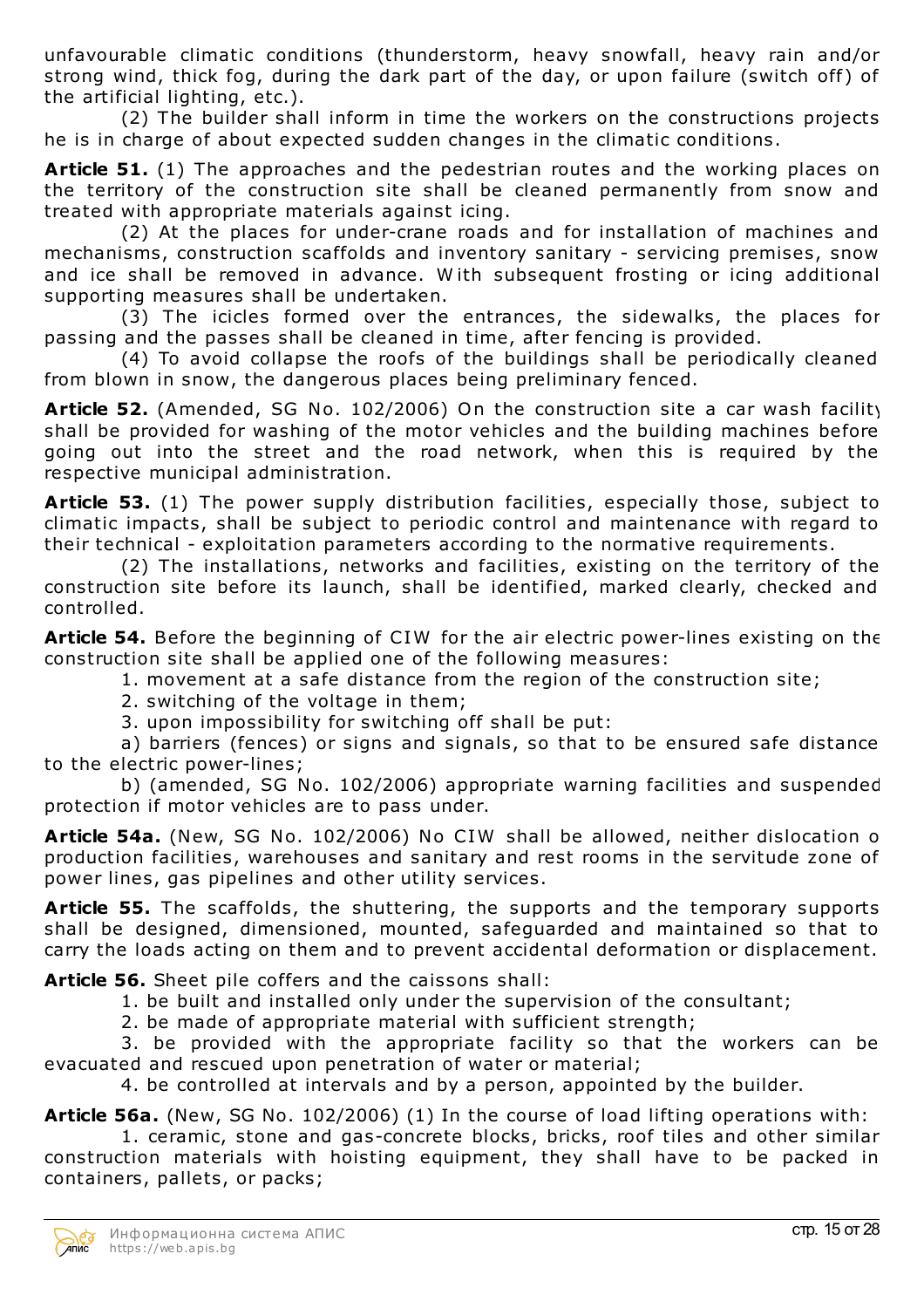2. various types of solutions (mortar, grout, etc.) containers shall be used, which do not allow tilting or spillage of the material;

3. heavy large size components onto and from motor vehicles the employees shall have to first abandon them and to move away at a safety distance.

(2) Directing or holding out of lifted materials with hands shall not be allowed, neither employees standing under the load or in immediate proximity to it.

(3) Loads shall be released from the grips after their stable placement in the respective place.

**Article 57.** (1) The use of building machines and hoisting equipment and installations (except tampers, vibrators and tools) without fit sound and/or light signalization shall not be admitted.

(2) Upon work with machines and facilities creating dangerous zones, warning signals shall be given.

**Article 58.** (1) Signals with hands and/or verbal communication shall be used in the cases when they are required for directing the workers, making risky or dangerous manoeuvres.

(2) The signalman shall use the movements of the hands (wrists) for directing the manoeuvres or for indicating the way of manoeuvring of the worker (operator, driver etc.), who receives the signals.

(3) The signalman shall be provided with opportunity to observe all manoeuvres visually without being put at danger. W hen this condition is not fulfilled, one or more signalmen shall be additionally appointed.

**Article 59.** (1) The signalman must carry one or more brightly coloured objects by which he shall be clearly identified by the operator and the other workers.

(2) The operator shall stop the manoeuvres and require new instructions when he is not in capacity to fulfil the received signals observing the necessary safety requirements.

**Article 59a.** (New, SG No. 102/2006, amended, SG No. 10/2019) The signs, used on the construction site in compliance with the requirements of the Ordinance No. RD-07/8 of 2008 laying down the minimum requirements for signs and signals for health and/or safety at work shall have to be placed firmly fixed in appropriate places.

## **Section IV Work at heights**

**Article 60.** (1) Works at heights shall be implemented after safety is provided against falling of people or objects by appropriate equipment, collective and/or personal protective equipment (e. g. fencing, scaffolds, platforms and/or safety nets).

(2) W hen due to the nature of the works the use of the equipment and the means under paragraph 1 is impossible, appropriate opportunities for access shall be provided via use of anchored facilities or safety belts, secured to stable and strong structures.

**Article 61.** Falling from height shall be prevented by facilities (equipment, fencing), which are sufficiently high and built by at least protective board strip for feet, main parapet for hands and intermediate handrails or by equivalent alternative solution.

**Article 62.** (1) For prevention of risk from falling in the course of work at height (including sloped roofs means for collective protection from falling of people, tools, products etc.) shall be provided.

(2) Implementation of CIW at working places, located under other working places shall be admitted when the required protective equipment is provided between them.

(3) Protective hoods, passes, fences and nets shall be provided around and

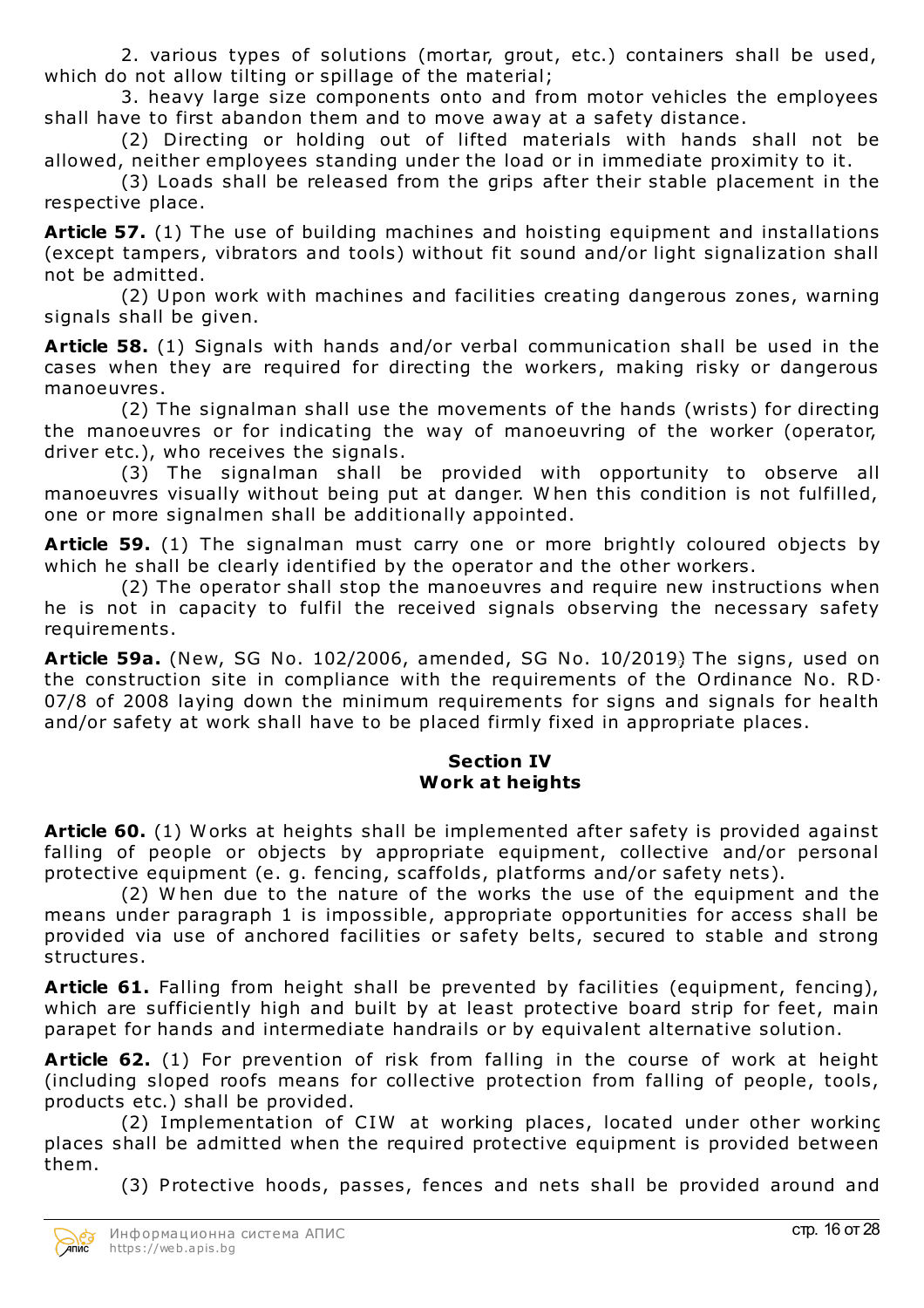under equipment for work at heights (platforms, cradles, scaffolds etc.).

(4) The people, working at height shall put their tools in a special bag or case, safeguarded against falling.

**Article 63.** (1) The lifting and descending to and from height of any kind of loads (building products, shuttering elements, tools etc.) shall be done primarily via using mechanisms.

(2) Manual performing of the works under paragraph 1 by throwing, passing from hand to hand or with the help of ropes, wires, reinforcing steel etc. shall not be allowed.

**Article 64.** The working platforms, the passing bridges and the stairs within the boundaries of the construction site shall be dimensioned so that to have sufficient strength and shall be safeguarded and used so that to protect the people from falling or from falling objects.

#### **Section V Fire Safety (Title amended, SG No. 102/2006)**

**Article 65.** (1) (Amended, SG No. 102/2006) The territory of the construction site shall be assigned FS category and marked with signs and signals according to the normative requirements.

(2) At visible places at the construction site signboards shall be placed containing information about:

1. (amended, SG No. 102/2006) the telephone number of the local station of the Fire Safety and Population Protection Service (FSPPS);

2. the address and the telephone number of the local health care service;

3. the address and the telephone number of the local rescue service.

(3) (Amended, SG No. 102/2006) The fire hazardous and inflammable liquids shall be stored at the construction site in premises and storehouses, meeting the normative requirements for FS.

**Article 66.** (Amended, SG No. 102/2006) (1) For setting up an FS organization on the territory of the construction site the builder shall:

1. develop and approve instructions for:

a) safe implementation of fire works and of other fire hazardous activities, including the zones and the places for work;

b) fire safe use of heating, electric heating and other electric appliances;

c) ensuring of FS out of working time;

2. issue orders to:

a) appoint a fire safety commission not on the pay-roll;

b) determine the smoking areas;

3. follow the implementation of the requirements to prevention and liquidation of fires, and also for evacuation of the staff and the visitors from the zone of fire.

(2) In case of carrying out of CIW on the territory of operating facilities the rules and norms of FS of such facilities shall be observed.

(3) In case of a fire or an accident, related to subsequent fires, the builder or the technical manager shall advise immediately the respective FSPP station.

**Article 67.** (1) (Amended, SG No. 102/2006) The commission under Article 66, paragraph 1, item 2 (a) shall implement at least two checks annually of the status of FAS at the construction site.

(2) As chief of the commission of Article 66, paragraph 2, item 2 a) shall be appointed a representative of the builder.

(3) (Amended, SG No. 102/2006) To carry out the measures, set up by the

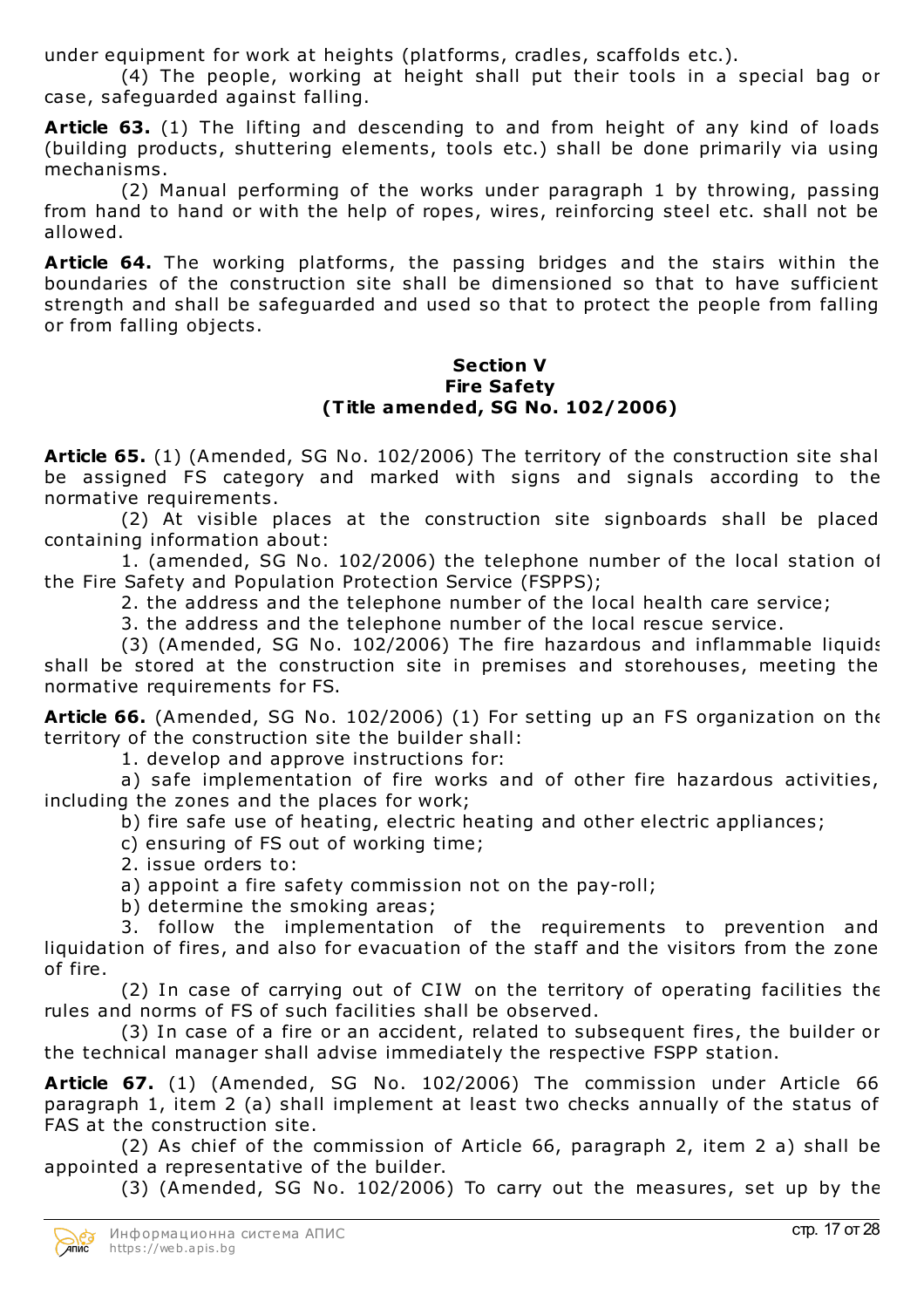commission for improvement of FS on the construction site the builder shall issue order, in which the respective persons in charge shall be specified, , as well as the deadlines of implementation.

**Article 67a.** (New, SG No. 102/2006) Smoking shall be allowed only in places, designated in the order of Article 66, paragraph 1, item 2, and item "b", signified with the relevant signs or boards and provided with non-flammable containers with water or sand.

**Article 68.** The internal fire hydrants of sites and buildings in exploitation, where construction works are [performed, shall be located at accessible places, equipped with flexible hoses and sprinklers and closed in sealed cabinets.

**Article 69.** (1) The fire boards shall be equipped with devices at hand and facilities according to the specifics of the construction site.

(2) The available anti-fire devices and facilities at the construction site shall be:

1. (amended, SG No. 102/2006) registered to persons, appointed by the technical manager to be in charge of FS, to whom the control and the responsibility for maintaining and bringing in status of alert of these devices and facilities shall be assigned;

2. periodically checked by the technical manager, the results being recorded in a special journal;

3. not used for economic, production and other needs, nor connected with fire extinguishing.

**Article 70.** (1) To the available devices and facilities for fire extinguishing, the fire taps and hydrants, the buildings, the storehouses and the facilities on the construction site shall be provided continuous access.

(2) The devices and the facilities under paragraph 1 shall be marked with the respective signs and maintained in good repair in winter conditions.

(3) Leaving and storing of materials, parts, equipment, machines, etc., as well as parking of mechanisation and transport vehicles on the roads and the approaches to the anti-fire devices, facilities and installations for fire alarm and fire extinguishing shall not be allowed.

**Article 71.** (Amended, SG No. 102/2006) In the area of work with building products emitting fire or explosion dangerous vapours, gases or dusts it shall not be allowed to smoke, use of open flame or fire, heating devices, motor vehicles without spark catchers, tools, which are likely to produce sparks at work, as well as electric facilities and working equipment, of degree of safety which does not correspond to the class of the fire or explosion dangerous zone in the premises or the external facilities.

**Article 72.** (Amended, SG No. 102/2006) It shall not be allowed to:

1. use out-of-standard heating and re-heating units and appliances and of other combustion facilities;

2. store in the building machines and near oxygen bottles of inflammable, combustible, fire- and explosion-hazardous substances in containers, quantities and in a way, contravening the requirements for FS;

3. deliver, use and store on the construction site inflammable and combustible liquids, unless relevant conditions for that have been provided, subject to observance of the respective legal requirements and manufacturer's instructions;

4. set up open fire regardless of the climatic conditions and the part of the day and night, as well as smoking in places, categorised or determined as "fire or explosion dangerous";

5. preheat internal combustion engines of building machines , as well as of frozen water supply, sewerage and other pipelines, with open fire, electrical heating devices, etc.;

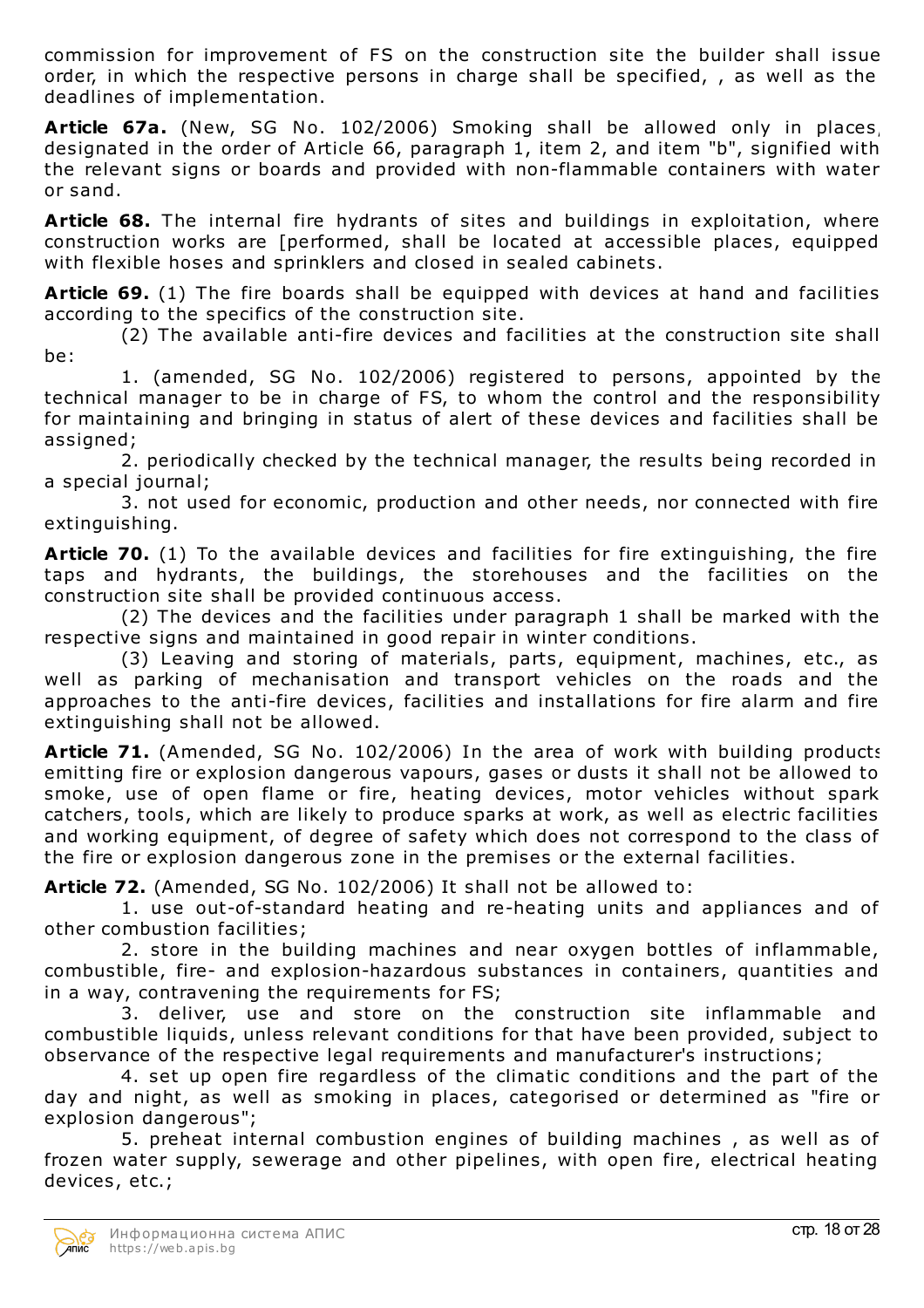6. hang clothes, towels and other flammable materials on sockets, insulators or other parts of electrical systems, as well as dry them on heating and re-heating units;

7. use paper, cardboard, materials or other flammable materials for lamp shades making.

## **Section VI (New, SG No. 102/2006) Actions in Case of Accidents**

**Article 73.** (Amended, SG No. 102/2006) (1) In case of an accident the builder shall announce emergency situation and shall supervise execution of the measures, provided in the plan of prevention and liquidation of accidents.

(2) In case of accidents, the consequences of which can threaten the health and safety of persons outside the construction site, the builder or the technical manager shall immediately advise the respective public safety agency.

**Article 74.** At giving a signal for emergency situation the technical manager or a person, appointed by him, shall undertake the following measures:

1. evacuate all the workers in the quickest and safest possible way;

2. (repealed, SG No. 102/2006);

3. suspend all and any works at the place of the accident and in the neighbouring endangered sections of the building or the facility;

4. switch off the voltage, supplying power to any equipment in the area of the accident;

5. in the shortest term inform the workers, who are exposed or can be exposed to serious or immediate danger from the existing risks, as well as about the actions for their protection;

6. undertake activities and give orders for immediate suspension of the work and evacuation from the working places;

7. organise liquidation or localisation of the fire or the accident by using protective and safe tools and equipment;

8. order evacuation of the workers, who are not involved in fire fighting or accident liquidation activities to a safe place;

9. upon fire switch off the ventilation system, where it is available in the area of the accident;

10. put guard on duty at the entrances and the exits of the construction site;

11. do not resume work while serious and immediate danger still exists.

**Article 75.** The builder shall revoke the emergency status after ultimate elimination of the reasons for the accident, upon impossibility for its recurrence, dissemination or expansion, as well as under the condition that all necessary measures are undertaken for overall safety of the persons and the devices at resuming of the work.

## **Chapter two BUILDING MACHINES AND DEVICES**

**Article 76.** (Supplemented, SG No. 102/2006) Building machines and facilities, including their components, fixings and supports, working or provided to work at the construction site, must:

1. (amended, SG No. 10/2019) meet the requirements of the health and safety plan for implementing the provided CIW ;

2. (new, SG No. 102/2006) be properly designed, engineered and sufficiently stable to be used for the works, for which they are meant;

3. (previous Item 2, SG No. 102/2006) be in good technical status, passed the

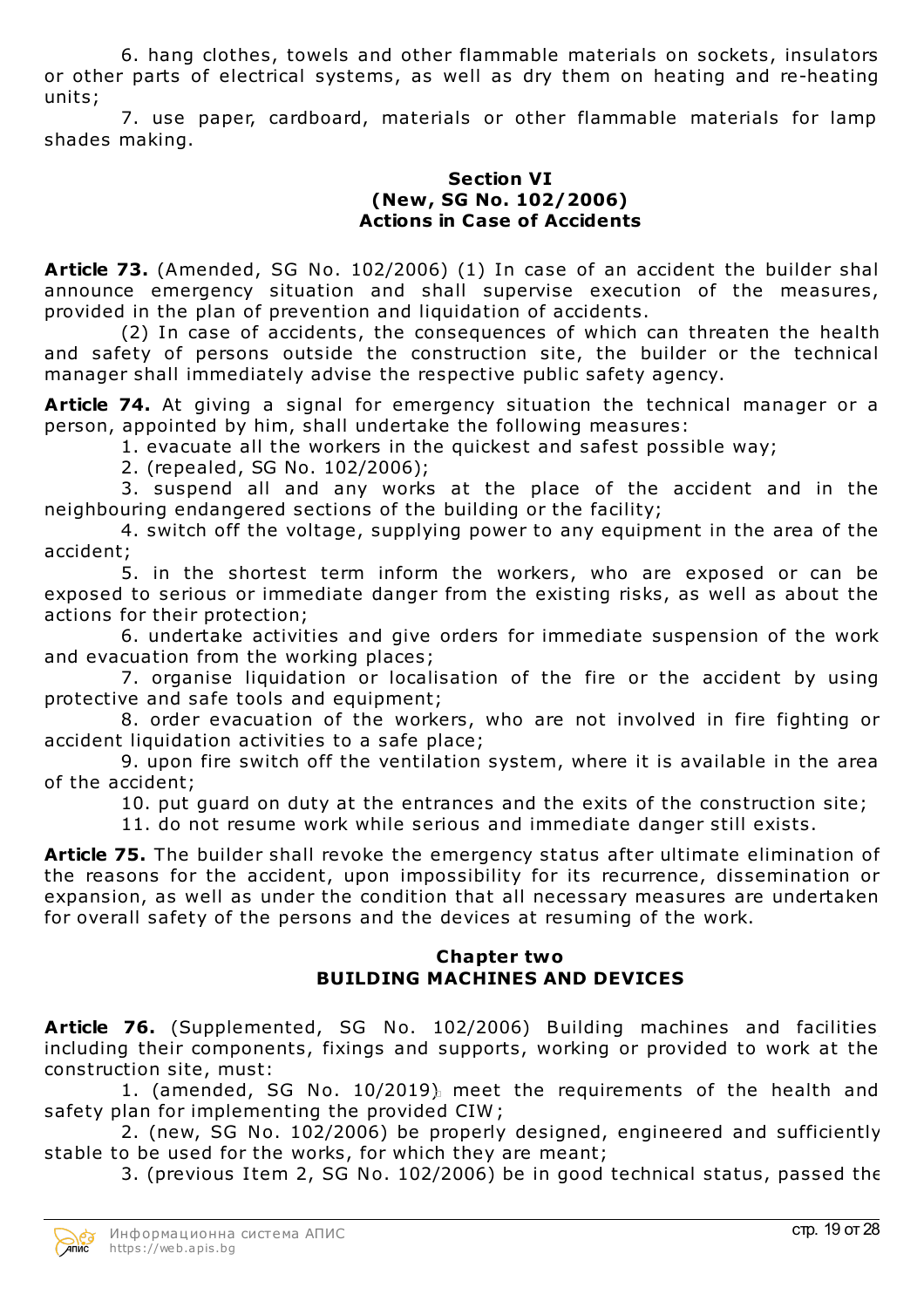respective technical servicing, and safe for use.

**Article 77.** (1) The loading, transportation, unloading, installation and dismantling of the building machines shall be implemented under the supervision of a person, appointed by the builder and upon undertaken safety measures.

(2) The dangerous zones around the building machines, implementing the activities under paragraph 1 shall be marked in compliance with the instructions for exploitation.

**Article 78.** The products, the machines, the facilities and the other elements, which by their movement may threaten the safety of the workers, during transportation and storage shall be positioned and secured in an appropriate and safe way so that they cannot slip and turn over.

**Article 79.** (1) The simultaneous work on one site of two or more self propelled machines and/or of machines, pulled by tractors, shall be implemented according to the plan for health and safety.

(2) The machines for implementing earth works shall be admitted to work on terrains with slope not bigger than the provided in the instruction for exploitation.

**Article 80.** (1) (Amended, SG No. 102/2006) Building machines and motor vehicles shall be admitted to work close to electric power lines when the distance between the imaginary vertical planes, formed by the nearest part of the machine or the load and the most external line of the electric power line, is bigger than the distances, pointed out in table 1:

| Voltage of the power line<br>– kV | Up to |                          | 110 | 220 | 400 | 750 |
|-----------------------------------|-------|--------------------------|-----|-----|-----|-----|
| Distance m                        |       | $\overline{\phantom{0}}$ |     |     |     |     |

(2) W ith transportation of off-gauge load, passing under electric power lines without switching off their voltage shall be implemented observing the minimum distances between the highest point of the machine or the load and the lowest point of the power line, pointed out in table 2:

| Voltage of the power line<br>- kV | Up to 1 | 110 | <b>220</b> | 400 | 750 |
|-----------------------------------|---------|-----|------------|-----|-----|
| Distance, m                       |         |     |            |     |     |

**Article 81.** (1) Before starting work near to electric power lines the bodies of building machines, except the machines with caterpillars, shall be grounded with portable grounding elements.

(2) (Amended and supplemented, SG No. 102/2006) At the places, determined for transit of building machines at the construction site, located under electric power lines sign-boards shall be provided, indicating the voltage and the minimum dimensional height of the conductors related to the terrain.

**Article 82.** (1) Buidling-installation pistols shall be used only according to designation by trained and instructed persons.

(2) The builder who owns the building and installation pistols, shall:

1. appoint via an order the person in charge of the availability, the distributing and the accounting of the pistols and the charges for them;

2. endorse the list of the persons to use the building and installation pistols;

3. ensure the storage of the building and installation pistols and the keeping of a journal on their movements.

4. ensure quarterly checks of the availability, the preservation and the use of

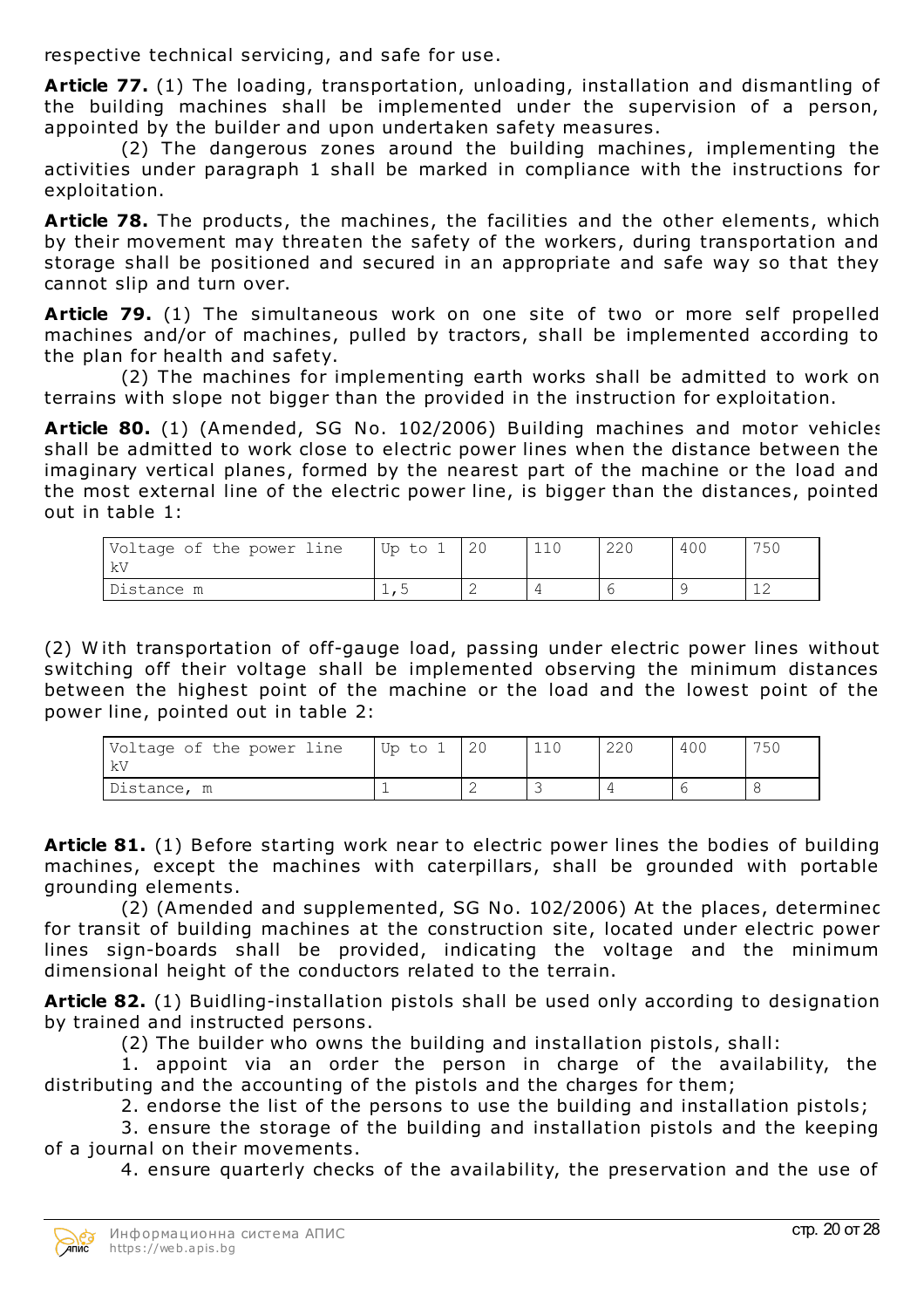the building and installation pistols and the charges for them.

(3) the following shall not be allowed:

1. joint storage of the building and installation pistols and the charges for them;

2. using of combination of charges and nails if there are no instructions for applying by the producer and they do not fit the material, for which they are envisaged;

3. when shooting the operator of the pistol to stand on a ladder;

4. using of building and installation pistols on surfaces, behind which there are people.

**Article 83.** (1) Work with lever-jacks with rack bar shall be admitted when they have blocking against descending at stopping of the lifting. During work shall be monitored the fitness of the rack mechanism and the status of the support of the jack.

(2) Work with lever screw jacks shall be admitted when they are selfstopping.

(3) work with hydraulic jacks shall be admitted when their fitness is checked and they have safety valve or checked manometer in compliance with the normative requirements.

**Article 84.** (1) The jacks under the lifter load shall be discharged and moved after the load is fixed in lifted position or put on strong supports.

(2) The hydraulic and the pneumatic jacks must be equipped with devices, ensuring slow and smooth descending of the load.

**Article 85.** At using special, devices for lifting (masts, booms, pyramids etc.) to which rolling blocks are hanged:

1. shall be accounted for the gross weight of the lifted load and all additional loads;

2. each device shall be fixed with sufficient number of guys, fixed to strong bearing, which does not change its position and deform at tightening them.

**Article 86.** (1) W inches shall be mounted out of the zone of loading, lifting and unloading.

(2) W ork with winches shall be admitted when:

1. they are equipped with automatic brakes;

2. the bearing structure is steadily installed and secured;

3. they are fenced with parapets;

4. the operator has visibility during movement, loading and the unloading operations;

5. the rope does not cross the pedestrian passes and alleys.

(3) People shall not be admitted between the tensioned rope and the load.

(4) Before starting work the fixing of the rope, the status of the mechanisms etc shall be checked.

# **Chapter three SCAFFOLDS, PLATFORMS, CRADLES AND LADDERS**

## **Section I Preparation for work**

**Article 87.** (1) For implementing CIW at height shall be used scaffolds, platforms and cradles, which are provided with instructions by the manufacturer for installation, exploitation, admissible loads, dismantling and requirements to safe work.

(2) Scaffolds, platforms and cradles, which do not meet the requirements of paragraph 1, as well as their combination of various types and kind can be used only after calculation and dimensioning according to an individual design in compliance

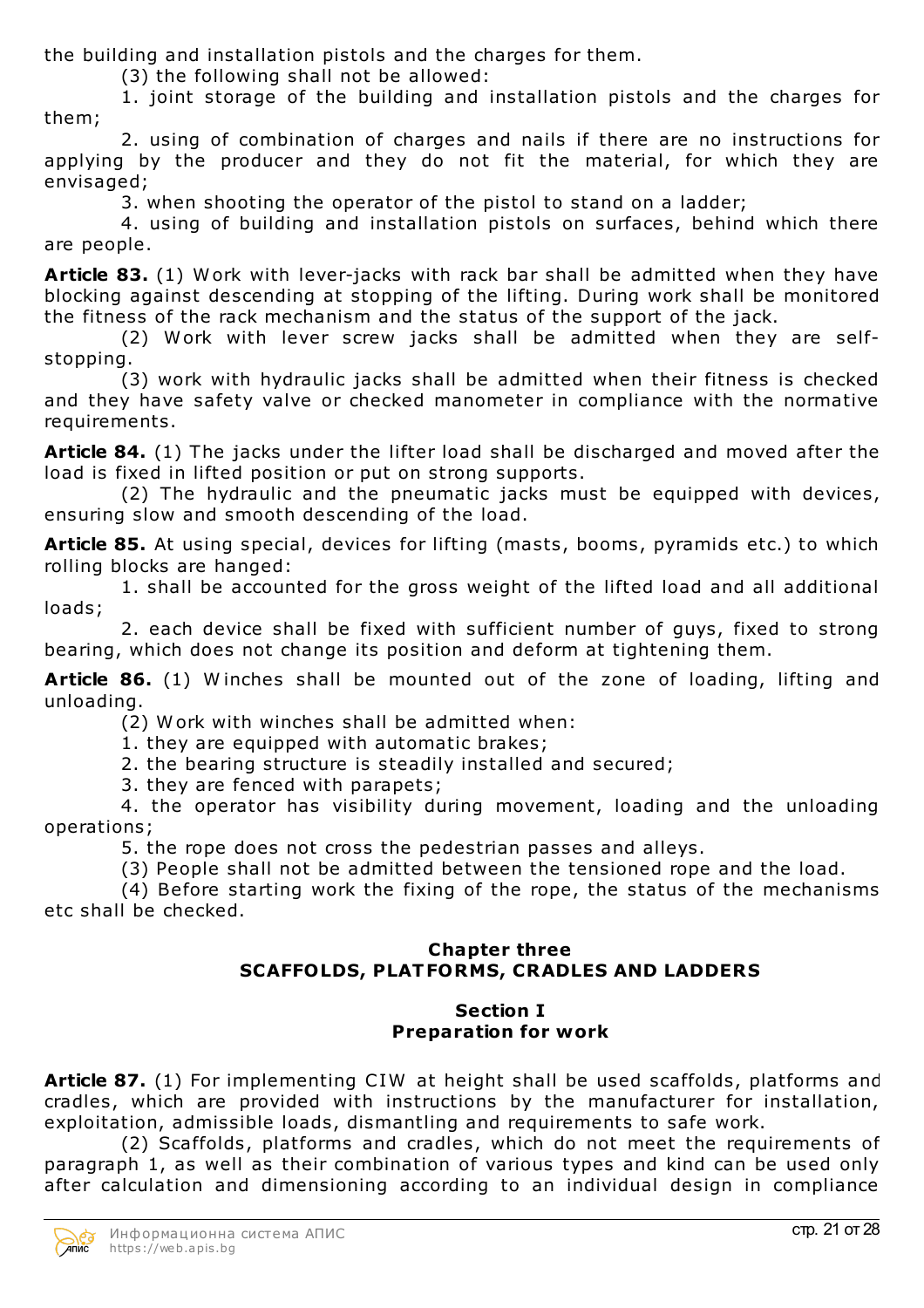with their designation.

**Article 88.** (1) The state of repair of the scaffolds, the platforms and the cradles shall be checked by the technical manager and the foreman immediately before their exploitation and regularly at intervals, determined by the builder.

(2) at establishing irregularities work shall not be started. W hen the defects are established during work, it shall be suspended.

**Article 89.** The following shall not be admitted:

1. using of scaffolds, platforms and cradles when:

a) they do not meet the requirements of the accompanying documentation of the manufacturer or the design or they are not fixed (anchored) to the building or the facility;

b) they have deformed, cracked, corroded, decayed or missing elements;

c) the distance between the floor and the wall of the building or the facility exceeds 0.2 m;

2. loading of any element of the scaffolds, platforms and cradles in a way not provided for in the design or the instruction for exploitation, regardless of the place and the mass of the load;

3. storing of products and waste on the floors of the scaffolds, platforms and cradles out of the places, determined in the instruction for exploitation or the design;

4. fixing of lifts and other hoisting equipment to scaffolds when this is not provided for in the respective design;

5. placing of the steps of the scaffolds and the platforms on casual supports or on structural elements of the buildings and the facilities when the latter are not dimensioned for the purpose;

6. putting under the steps of the supports of the scaffolds and the platforms unstable pads (bricks, stones, cotters, construction waste etc.); the kind of padding shall be determined by the technical manager according to the specific conditions.

## **Section II Scaffolds**

**Article 90.** Installed scaffolds, which have not been used for more than one month or have been subject to unfavourable climatic impacts, or after earthquakes, reconstructions or any other circumstance, which can affect (reduce) their strength (toughness) or stability, shall be used with permission by the technical manager of the construction.

**Article 91.** (1) The clearance between two floors of the scaffold must be minimum 2.0 m.

(2) Implementing CIW from a scaffold simultaneously at two neighbouring levels by workers being one over the other shall not be admitted.

(3) The places, designated for receiving the materials on the scaffold shall be spaced at minimum 10.0 m in horizontal direction.

**Article 92.** (1) The scaffolds shall be mounted, dismantled and fixed horizontally to the building or the facility at places and in a way, determined with instructions for exploitation or with the individual design under Article 87, paragraph 2. The structure, to which the scaffold is fixed, as well as the joint of fixing shall be dimensioned so that to withstand the anchor forces.

(2) The fitness of the fixing elements shall be checked by the technical manager prior to their installation.

(3) W ith dismantling of the scaffold the openings of the lower levels of the building structure shall be safeguarded against falling of people and objects. Throwing elements of the scaffold shall not be allowed.

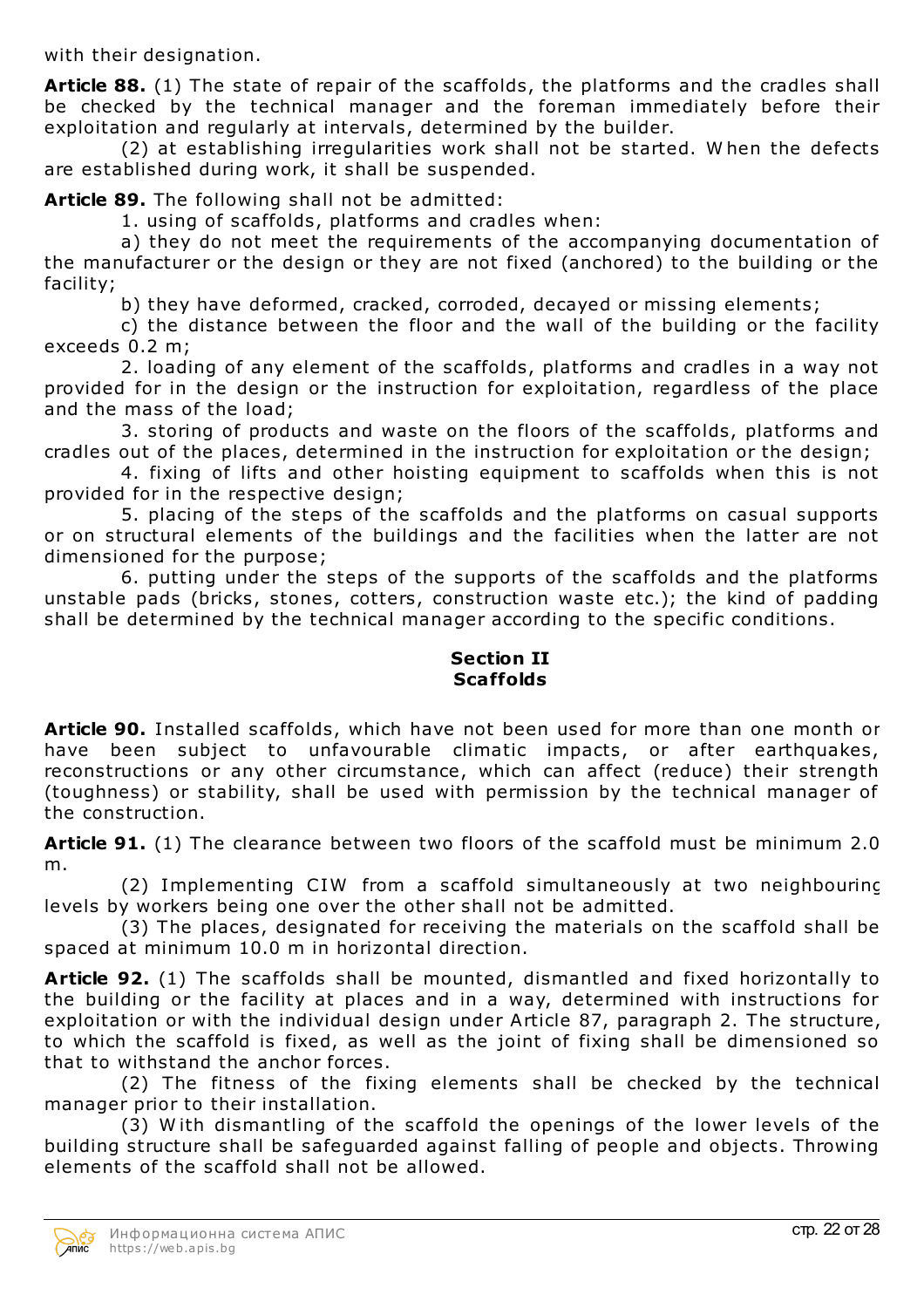**Article 93.** (1) Going up and down a scaffold shall be allowed only through safe passages via ladders, which shall be integral elements of the scaffold.

(2) The platforms at any level, to which a ladder leads, shall be safeguarded with a parapet from three sides.

**Article 94.** The moving towers of a light tubular scaffold in working position shall be supported as follows:

1. at height up to 6.0 m - with stabilisers;

2. at height over 6.0 m - to an immovable construction.

**Article 95.** (1) The movable scaffolds shall be equipped with fixing devices against sudden movements. During work the supports of the movable scaffold shall be fixed.

(2) Movement (shifting) of a movable scaffold shall not be admitted when on it there are people, materials, tools, wastes etc., as well as at unfavourable climatic conditions (strong wind, iced road etc.).

### **Section III Cradles and platforms**

**Article 96.** (1) Cradles and platforms shall be used in compliance with the requirements of the manufacturer after:

1. static trial with load, exceeding the nominal with 50% for a period of one hour;

2. dynamic trial with load, exceeding the nominal by 10%,

3. fifteen minutes static trial of the devices for hanging with load, exceeding twice the nominal.

(2) The results of the trials under paragraph 1 shall be certified with the respective act.

(3) The suspending platforms shall be checked with trial load every day before starting work.

**Article 97.** (1) The plot under the working range of the cradle or the platform shall be marked and fenced for restricting the access of people and machines.

(2) Upon every suspension of the work the cradle shall be lowered to the ground level.

**Article 98.** The following shall not be allowed:

1. implemention of other CIW above or under a cradle or a platform, in which there are people;

2. the carrying ropes of the cradle at lifting and lowering to touch and rub projecting parts of the structure;

3. connecting of adjacent cradles with transit platforms, ladders or any other links;

4. climbing over by workers from cradles and/or auto-towers to the constructed buildings and facilities.

# **Section IV Ladders**

**Article 99.** (1) Going up and down of workers along slopes bigger than 20° shall be done with ladders, safeguarded with railings.

(2) The climbing of the workers on ladders at height exceeding 10.0 m shall be admitted under the condition that the ladders are equipped with platforms for rest at a distance not bigger than 10.0 m.

(3) W hen the ladders serve for access to platforms with more workers and there is intensive movement, separate ladders shall be used for climbing up and

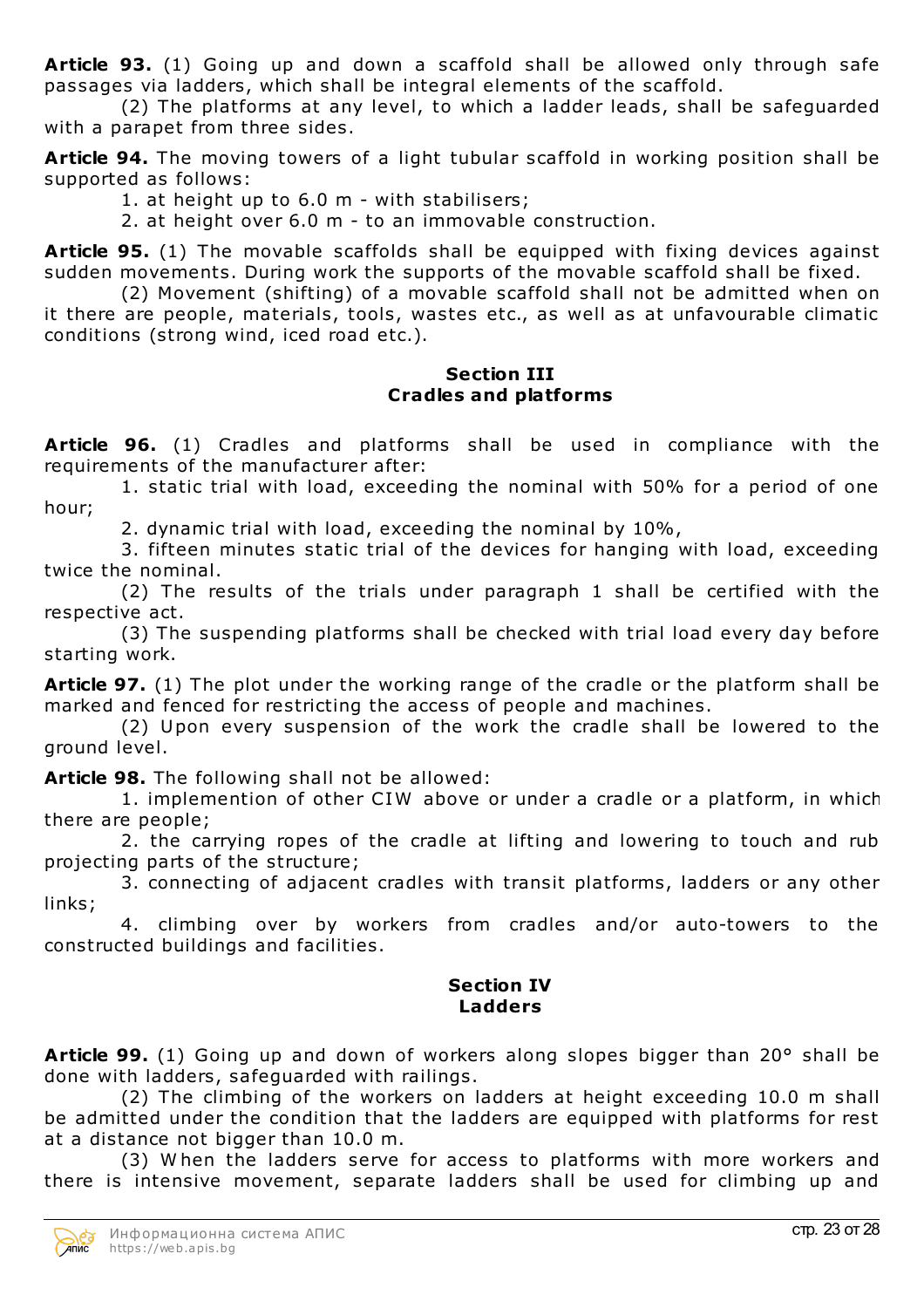down.

(4) The ladders must have sufficient strength, to be safeguarded, correctly maintained and used at the respective places and according to their designation.

**Article 100.** Before using the ladders shall be tested with static load of 1.2 kN, applied to one rung, in the middle of the ladder in working position.

**Article 101.** Portable ladders shall be used for CIW when:

1. its impossible or inexpedient to use structural staircases, stairs with mechanic movement, scaffolds, working platforms and other more convenient and more safe facilities;

2. there is no prohibition for using them at implementing the respective type of works under the provisions of the ordinance;

3. the work is not related to supporting of voluminous or heavy loads (shutters, beams, boards, etc.);

4. no loads are carried heavier than 0.2 kN and at extended ladders by joining on elements - 0.1 kN, or it is not necessary to hold the load with both hands;

5. they are not put immediately next to openings in floors and walls, to sharp projecting subjects, open vessels with hazardous liquids and chemicals, etc., due to which the amount of injuries from falling can be increased;

6. the terrain or the floor is flat and not slippery and support with hand of any of the arms of double-arm ladders is not necessary;

7. they are safeguarded against turning over;

8. the nature of the works does not require simultaneous activities of more than one man on the same ladder;

9. the weight of the person using the ladder with or without additional load does not exceed the admissible loading.

**Article 102.** The use shall not be allowed of:

1. portable ladders for doing works on walls and ceilings at height exceeding 3.5 m and for lifting of loads (bricks, stones etc.);

2. unstable, movable or not providing stability structures (fresh painted or iced walls, drain pipes, round columns, masts, pylons, corners of buildings, pipes etc.) for upper support of single ladders.

**Article 103.** (1) The use of suspended ladders shall be admitted as exception with permission given by the technical manager, under the condition that they are metal and are provided with documentation by the manufacturer and are securely fixed at the upper end to an appropriate structural element.

(2) The use of suspended metal ladders shall not be allowed when the worker is not safeguarded with a safety belt, fixed to a structural element or to the ladder.

# **SUPPLEMENTARY PROVISIONS**

**§ 1.** In the context of this ordinance:

1. "Assignor" shall be any individual person or corporate entity, who has commissioned the development of the investment design and has the capacity of an assignor in the context of SDA.

2. "Builder" is the person, determined in SDA, who independently hires workers with legal relation of employment.

3. "Designer", "consultant" and "technical manager" are the persons, determined in SDA.

4. "Person, authorised by the assignor" is individual or corporate body, who represents the assignor on the basis of letter of proxy or contract, certified by a notary, with explicit text for authorisation to implement activities, connected with assigning of the designing and/or fulfilment and/or control of the construction.

5. (Amended, SG No. 10/2019). "Coordinator of health and safety for the stage

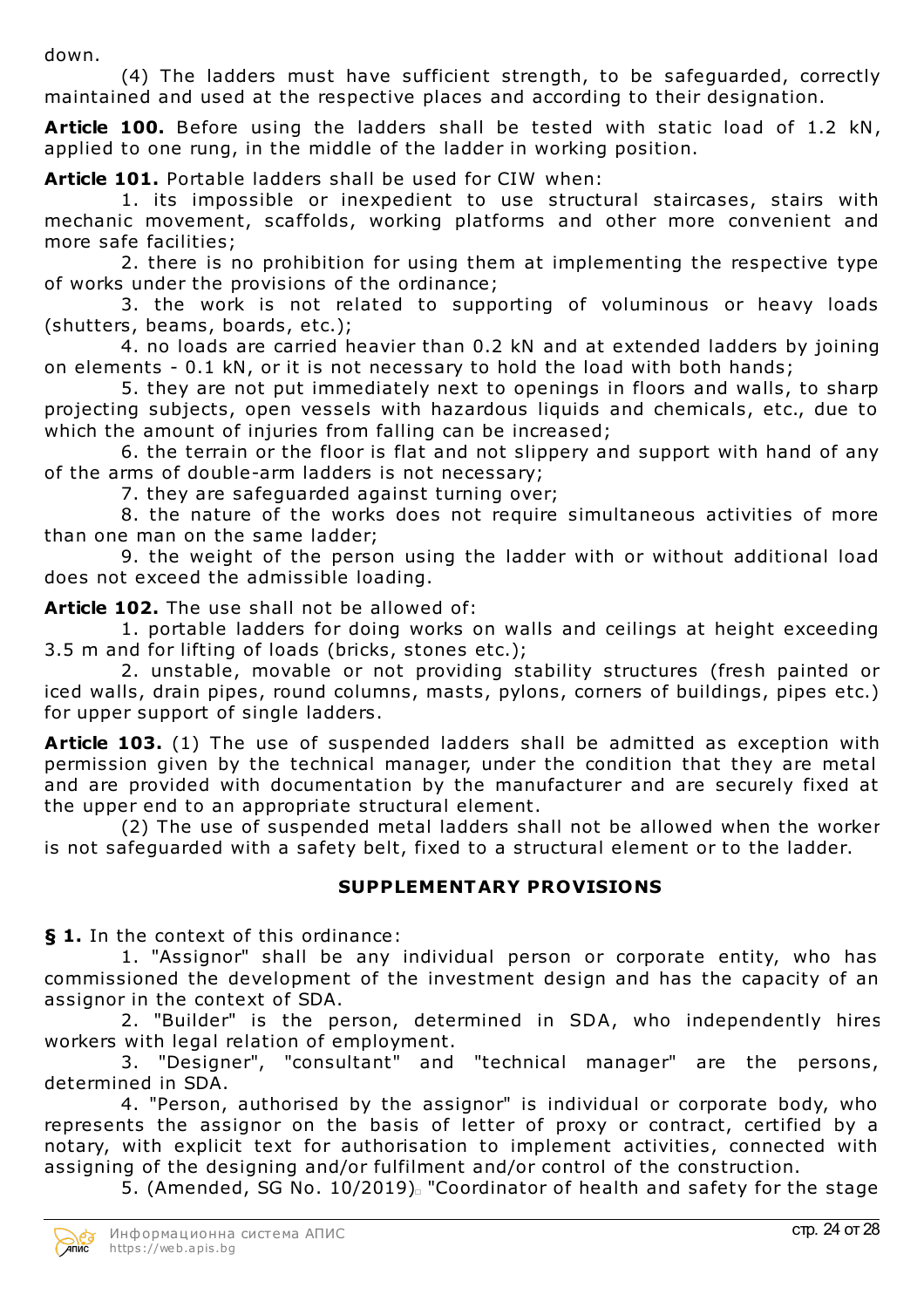of the designing" is each individual or corporate body, to whom it is assigned by the assignor and/or by the authorised person to fulfil the tasks, pointed out in Article 7.

6. "Coordinator of health and safety for the stage of fulfilment of the construction" is each individual or corporate body, to whom it is assigned by the assignor and/or by the authorised person to fulfil the tasks, pointed out in Article 11.

7. "Subcontractor" is each individual or corporate body, to whom it is assigned by the builder to fulfil part of his obligations.

8. "Brigade leader" is a worker, to whom it is assigned by the builder or by the technical manager to organise and manage the working process at implementing separate works or a complex of CIW by two or more workers, for which he is specially instructed.

9. "Operator" is a person, to whom it is assigned to mount, manage adjust, maintain, clean, repair or transport construction machine.

10. "Employer" shall be any individual, corporate entity or its divisions, which independently hires workers with legal relation of employment as well as anybody who assigns work and bears the whole responsibility for an organisationally and economically detached formation (enterprise, department, organisation, cooperation, farm, establishment, household, company etc.).

11. "W orker" is the person, specified in the supplementary provisions of Ordinance No. 7 of 1999 on the minimum requirements to safe and healthy labour conditions at the working places and while using working equipment.

12. "Person, exercising independent labour activity" shall be any person, who independently exercises his professional activity for implementing CIW at the construction site and who is not an employer or a worker.

13. "Construction site", "construction projects" and "construction and installation works" are the notions, specified in the supplementary provisions of SDA.

14. "Temporary and movable construction sites" are all construction sites, where CIW are implemented.

15. "Excavation" is digging, crushing rocks and others via excavating machines or explosion.

16. "Technical liquidation" is a combination of activities for liquidation of coal mining facilities, including the industrial sites, servicing them.

17. "Conservation" is combination of activities and measures for maintenance of coal mining facilities, machines and equipment, including industrial sites in status of technical and technological readiness for work.

18. "Healthy and safe labour conditions", "minimum requirements for provision of healthy and safe labour conditions", "means for collective safety" and "personal protective equipment" are the notions, specified in the supplementary provisions of HSW A.

19. "Working place", "working equipment" and "dangerous zone" are the notions, determined in the additional provisions of Ordinance No. 7 of 1999 on the minimum requirements to healthy and safe labour conditions at work and while using working equipment.

20. "Building machines " are all kinds of machines, which are used for CIW .

21. "At height" and "from height" is height exceeding 1.5 m, measured from the floor or the ground level.

22. "The dark part of the day" shall cover, in addition to the night, the twilight periods of dusk and dawn, during which the normally required visibility for work is reduced.

**§ 2.** (Repealed, SG No. 102/2006).

# **TRANSITIONAL AND CONCLUDING PROVISIONS**

**§ 3.** This ordinance is issued pursuant to Article 276, paragraph 1 of the Labour Code

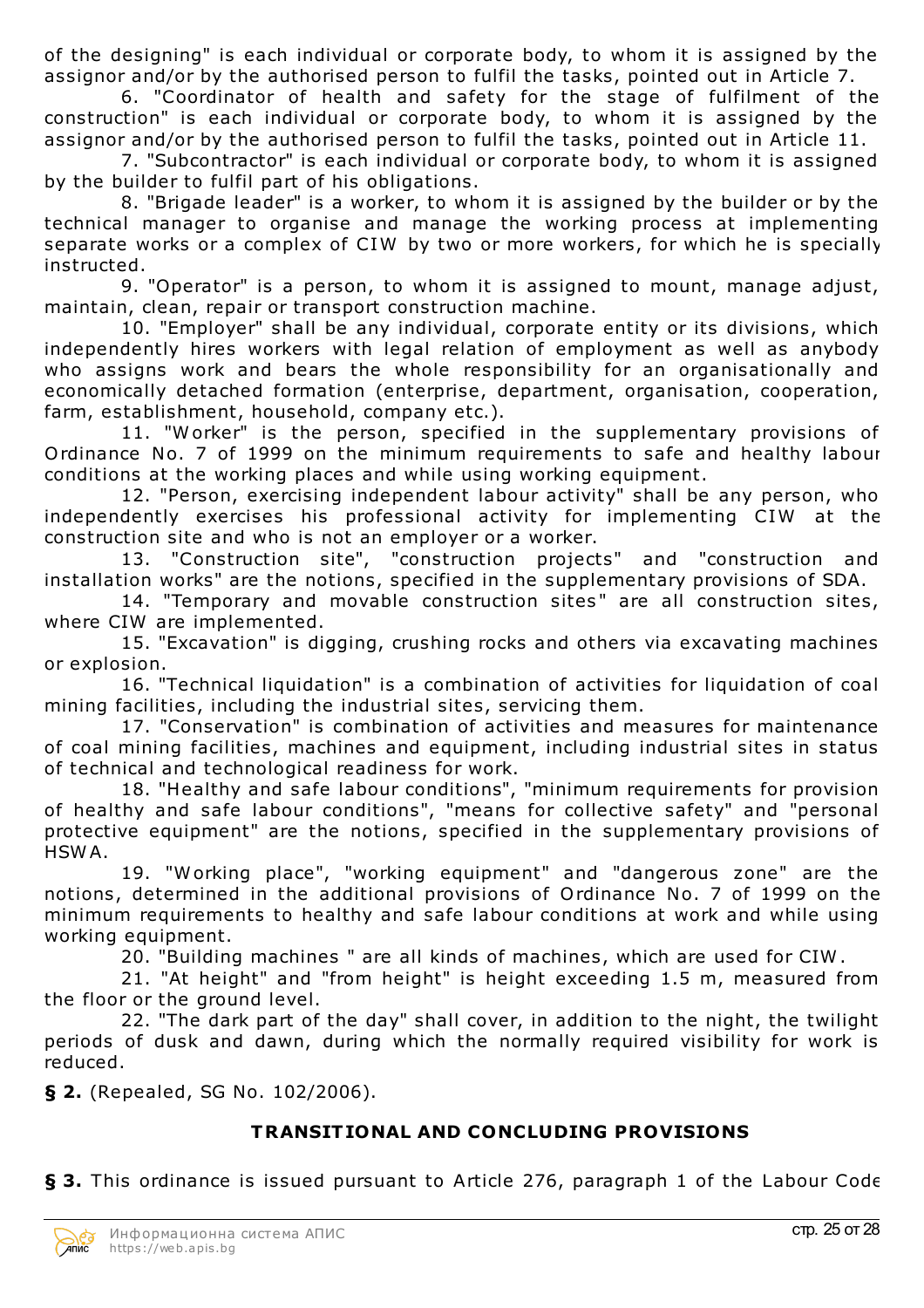and shall enter into force six months after its promulgation in State Gazette.

**§ 4.** (Amended, SG No. 90/2016) The Minister of Labour and Social Policy and the Minister of Regional Development and Public Works shall give instructions for the implementation of the ordinance.

**§ 5.** In Ordinance No 7 of 1999 for the minimum requirements for safe and healthy labour conditions at the working places and at use of working equipment (prom., SG No. 88/1999, amended, SG No. 48/2000, 52/2001, amended and supplemented, SG No. 43/2003) the following amendments shall be made:

1. The title after Article 4: "Chapter four DESIGNIN AND CONSTRUCTION" shall be deleted. 2. Article 5 - 9, Article 10a - 10j, Article 47a, Article 224 shall be repealed. 3. In § 1 of the additional provisions items 11 - 20 shall be revoked.

**§ 6.** In Ordinance No. 3 of 2003 on compiling of acts and protocols in the course of construction (SG No. 72/2003) the following changes shall be made:

1. In Article 7, paragraph 3, item 2 the words "the design for organisation and implementation of the construction works, when such is required" shall be substituted by "the plan for health and safety".

2. In § 1, item 2 from the additional provisions the words "the design for organisation and fulfilment of the construction" shall be substituted by "the plan for health and safety".

3. In appendices No 1 - 17 the abbreviations "DOFC (W DOFC)" shall be substituted by the words "plan for health and safety".

**§ 7.** The Regulations on labour safety in the course of construction and installation works (D-02-001) (approved by CC of BPU, S., 1982; amended and supplemented, Order No 268 of November 17, 1997 of the Minister of Labour and Social Policy, SG No. 4/1998) shall be repealed.

#### **Annex No. 1**

Execution of earth works (Excavations)

1. General requirements: 1.1 prior to commencement of earth wc

| Soil type            | Excavation depth (m) |     |     |     |     |     |  |
|----------------------|----------------------|-----|-----|-----|-----|-----|--|
|                      |                      |     |     |     |     |     |  |
| Sand or gravel       | 2.0                  | 3.0 | 4.3 | 5.5 | 7.0 | 8.5 |  |
| Clay sand            | 1.5                  | 2.5 | 3.5 | 4.5 | 5.5 | 6.5 |  |
| Sand clay            | 1.0                  | 2.0 | 3.0 | 4.0 | 4.7 | 5.5 |  |
| loess (dry)<br>Clay, | 1.0                  |     | 2.2 | 3.0 | 3.7 | 4.5 |  |

1.28 In cases of high humidity of the soils, the distances specifie 2. Digging of unsupported excavations 2.1 Pits and trenches of 3. Digging of supported excavations 3.1 Excavations of vertica 4. Digging of wells 4.1 Manual digging of wells of depth excee 5. Execution of backfilling works and vertical planning 5.1 Th

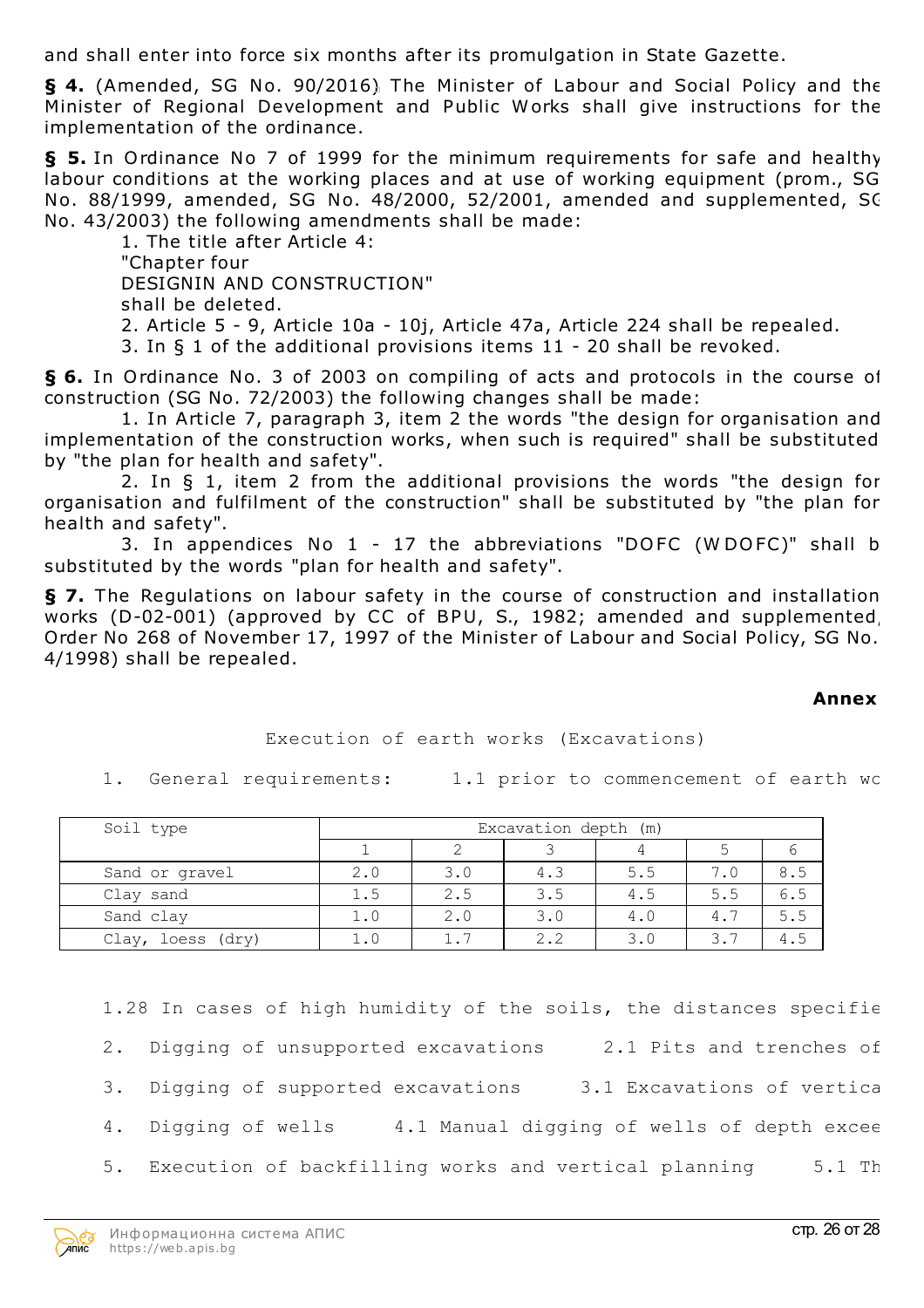#### **Annex No. 2**

Building of reinforced concrete structures

1. Preparations: 1.1 Prior to commencement of shuttering, rein 2. General requirements to shuttering works 2.1 With shutterin 3. Sliding shuttering 3.1 Sliding of the shuttering shall star 4. Large-scale shuttering 4.1 The sets of large-scale shutteri 5. Package-lifted slabs 5.1 The hoisting system shall be insta 6. Performance of reinforcement works 6.1 Reinforcement proces 7. Concrete laying 7.1 Concreting shall start after the techni

#### **Annex No. 3**

Building of brickwork and roof structures

1. Building of brickwork walls and structures 1.1 With brickwc 2. Building of roof structures 2.1 Performance of roofing work

#### **Annex No. 4**

Installation of building structures, technological equipment, pipelin 1. General requirements 1.1 prior to commencement of installat 2. Installation of building structures 2.1 Installation of the 3. Installation of steel structures 3.1 With installation of m 4. installation of technological equipment and pipelines 4.1 I 5. Construction of main pipelines 5.1 With construction of mai 6. Installation of systems 6.1 Power supply systems shall be i

#### **Annex No. 5**

Execution of insulation and finishing works 1. Execution of building insulation works 1.1 Insulation works 2. Execution of gunite works and plastering works 2.1 With wor 3. Execution of facing and glazing works 3.1 Cutting of stone 4. Execution of painting and wall-paper works 4.1 Preparations

#### **Annex No. 6**

Execution of special types of works within the range of action of